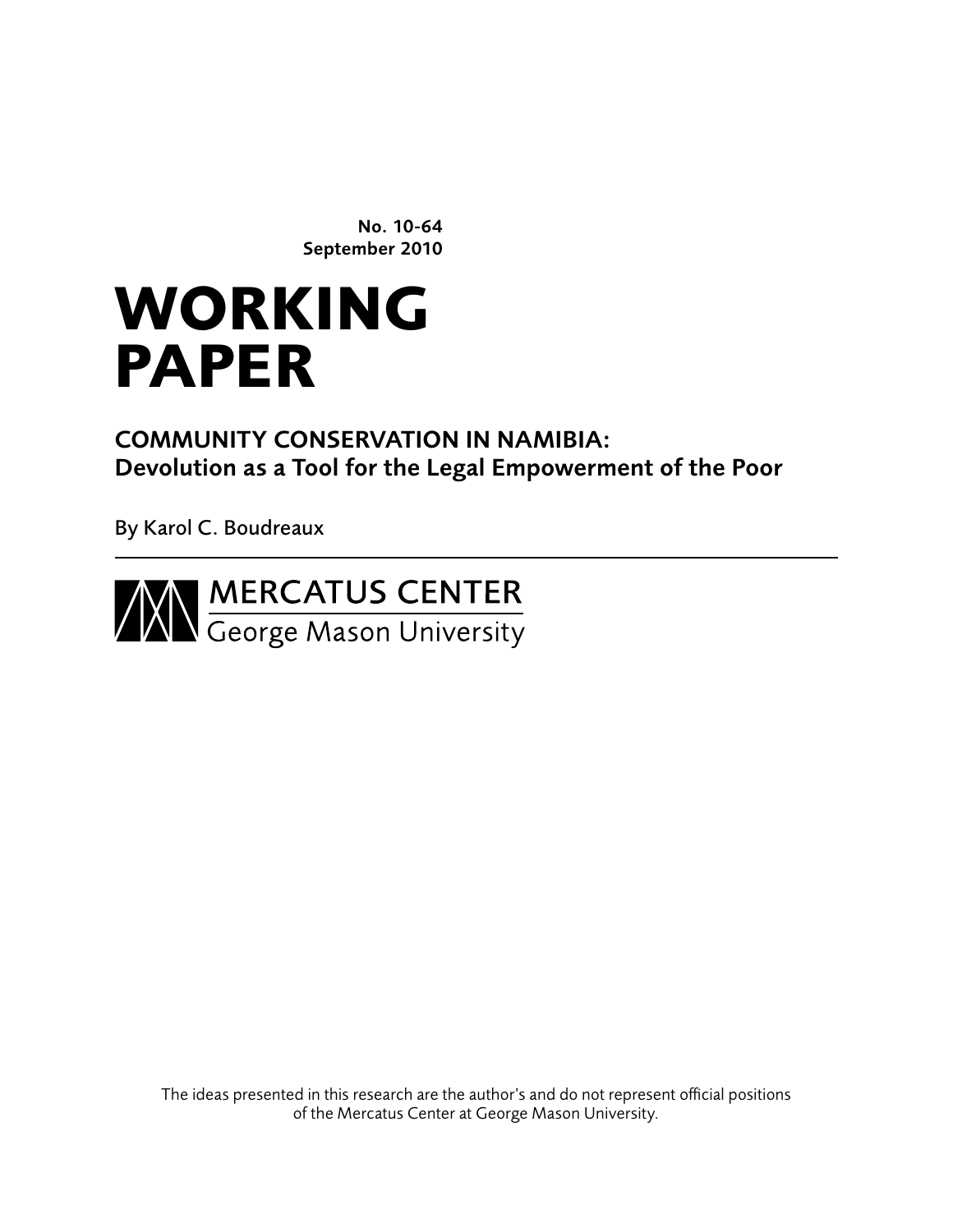# Community Conservation in Namibia: Devolution as a Tool for the Legal Empowerment of the Poor

Karol C. Boudreaux

# **Introduction**

Over the past decade many developing nations, including many African countries, have pursued policies that decentralize, or attempt to decentralize, decision making and political authority to lower levels of government (eds. Cheema & Rondinelli 2007; eds Bardhan & Mookherjee 2006). The impetus for such efforts may be a desire for cost savings, it may be donor driven, or it may be in response to calls from citizens and civil society to create a more participatory political environment. Whatever the reason for political decentralization, such efforts have had very mixed results to date.

One example of a successful effort at decentralizing political authority comes from Namibia, where the government is currently addressing the twin goals of environment protection and rural economic development through an innovative policy of communitybased natural resource management. The core of this policy change involves devolving use and management rights over wildlife and other resources to local communities (as opposed to local governments), who self-organize into communal conservancies. This devolution of authority legally empowers the poor with responsibilities as well as opportunities that previously did not exist for them to benefit from the use of natural resources.

Namibia's community-based natural resource program (CBNRM) was implemented in 1996. Since then, over 50 conservancies have been created. This model of devolving conservation and management rights to local communities is both economically and environmentally sustainable. It has succeeded in increasing the income and human capital of rural Namibians while simultaneously leading to a major recovery in wildlife species in Namibia. It also strengthens local governance structures by providing opportunities for decision making, voice, and participation. Indeed, the Namibian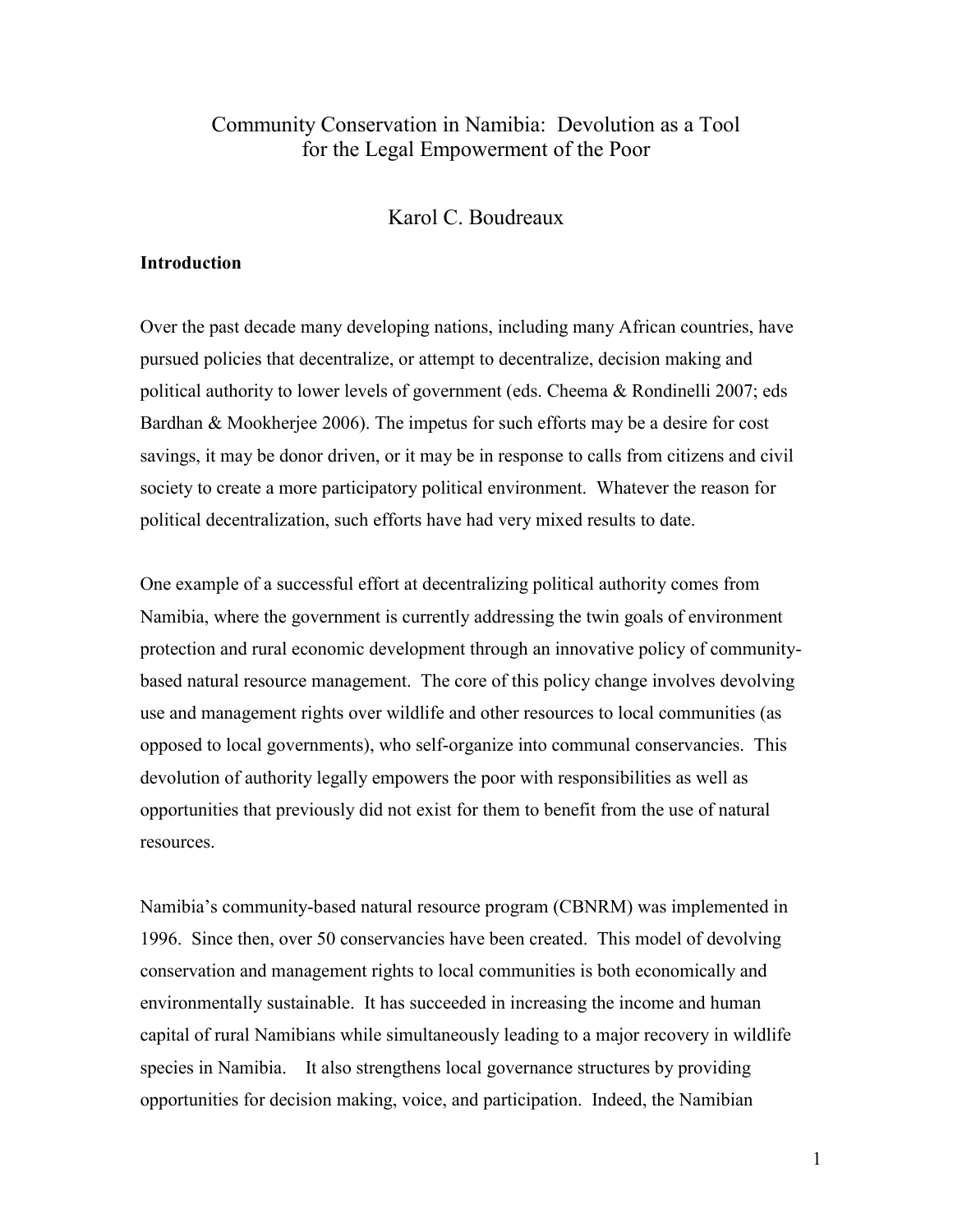program is one of the most successful examples of legal empowerment of the poor of the past decade.

Though the system has been quite successful, there are weaknesses that should be addressed. These include the problem of an incomplete devolution of management and use rights to conservancies, problems related to human-wildlife conflict, and continuing concerns with land tenure insecurity. This paper argues that the Namibian government should expand the legal rights conservancies hold in order to create a more robust institutional environment.

#### **Decentralization as a Development Strategy in Namibia**

Over the past two decades, countries around the globe have decentralized political authority for a variety of reasons: to strengthen public participation in governance, to increase public-sector accountability, to benefit from diffuse knowledge and local experimentation, to reduce costs, and to more effectively and efficiently manage resources (Andersson, Gibson & Lehoucq 2004).

Cheema (2007, p. 172) notes that decentralization is a broad concept that can be operationalized in a number of ways: through a deconcentration of responsibilities from a national government office to lower political authorities (regional/local); via a delegation of authority to parastatals or other semi-autonomous entities; via a transfer of powers to NGOs and other private sector actors; or, via a devolution of power and resources to local level governments. Ribot (2004) argues that decentralization will be more effective if it involves a transfer of meaningful legal power to local actors who are downwardly accountable. Decentralization should also be accompanied by sufficient support (financial or other resources) to carry out the delegated tasks. In the area of natural resource management, governments have adopted strategies to decentralize control over a wide variety of resources including forests, fisheries, wildlife, and grasslands among others (Larson and Soto 2008).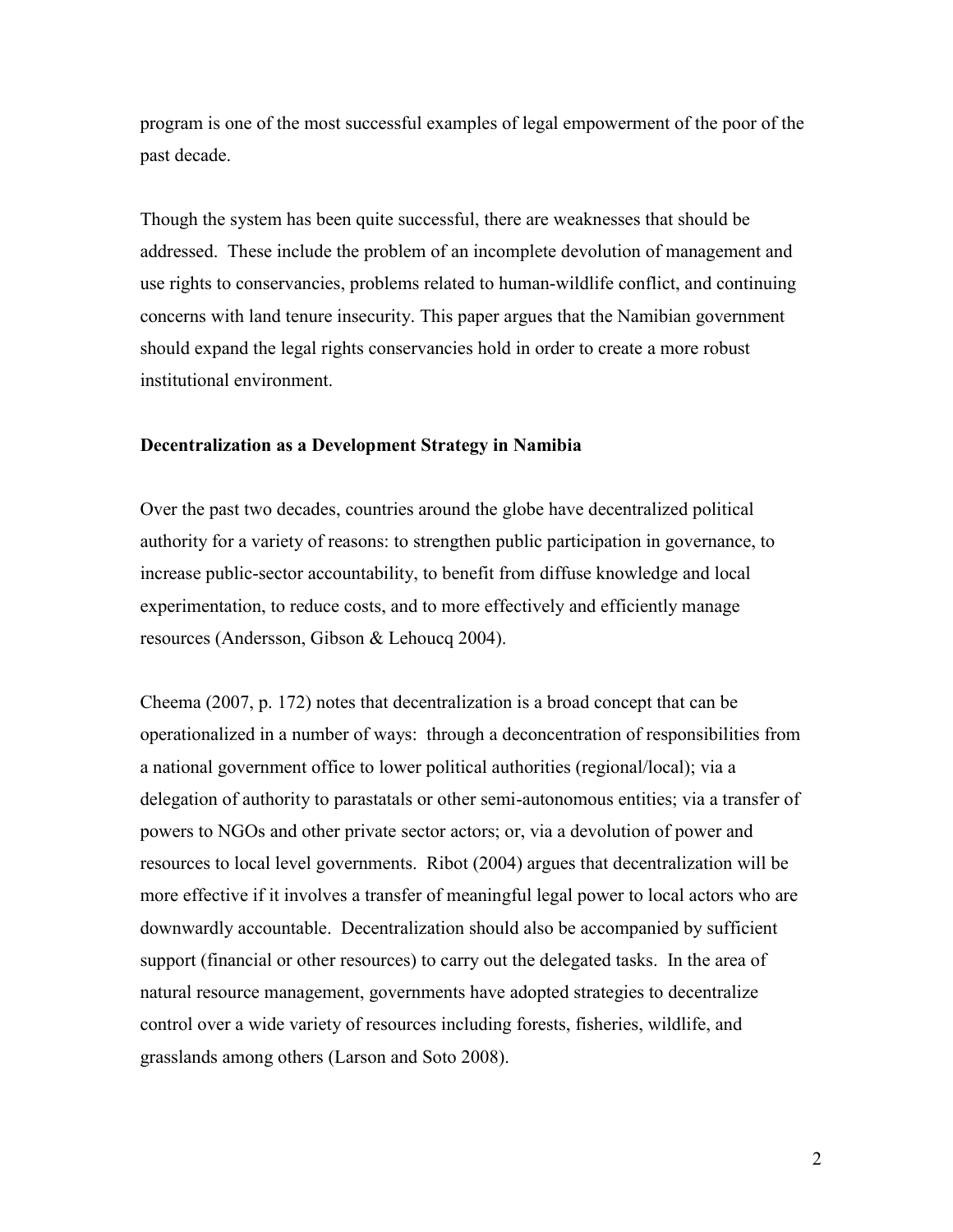## *The Namibian Experience Devolving Rights to Resources*

In the early 1990s, the post-independence government of Namibia adopted policies and legislation to devolve rights to manage and benefit from the use of wildlife to local people. The program was intended to respond to serious policy concerns in the country (Jones 2001). On the one hand, wildlife numbers on communal lands had plummeted. Throughout the 1970s and early 1980s, a combination of civil war, drought, and poor incentives to protect wildlife was deadly for animals and the environment. As Alpert (1996, p. 851) notes: "[t]rade [generated by poaching] in ivory, horn, feather, and skins…reduced wildlife populations by up to 90%." In addition, poverty levels in rural Namibia were high and CBNRM was viewed as a way to drive rural economic development by providing local groups with opportunities to benefit from entrepreneurial opportunities associated with wildlife and eco-tourism.

The government believed this effort was likely to succeed based on similar experiments in Zimbabwe, Zambia, and Botswana (Murombedzi, 1999). These southern African countries had devolved some rights to manage wildlife to local groups, with positive results for conservation and with some positive results for economic development (Binot, A *et. al.* 2009, p. 31).

An experiment in community protection of wildlife also provided hope that CBNRM would work in Namibia. In the early 1980s, the Namibian Wildlife Trust (NWT), under the local direction of Garth Owen-Smith, created a successful community game guard system in the northwestern Kunene region of Namibia (Long 2002). Owen-Smith worked with headmen and chiefs to promote conservation and to improve relations between local groups and the national environment ministry. Rural Namibians were employed to patrol communal lands and report poachers to government officials. Given the important role that traditional authorities played in rural areas, their support for the project was vital to its success. In the later 1980s Owen-Smith and his partner Margaret Jacobsohn formed Integrated Rural Development and Nature Conservation (IRDNC), which has played a central role in the development of the conservancy movement ever since.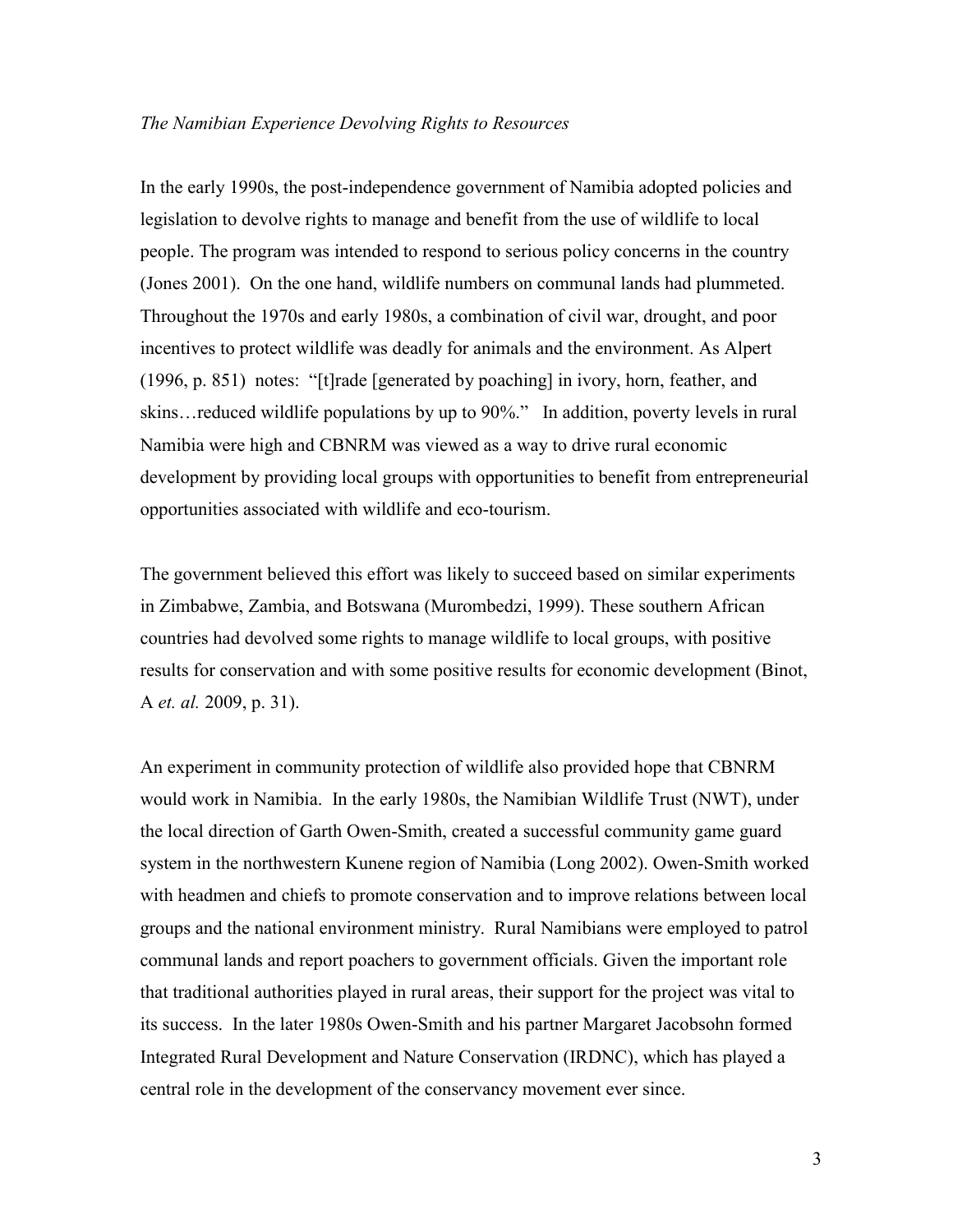The government had another reason to think an incentive-based approach to wildlife conservation would succeed. In 1968, the pre-independence government gave white commercial farmers the right to manage wildlife found on their freehold land and benefit from the wildlife and related commercial activity (Barnes, *et. al.* 2001; Jones 1999, p. 3). These rights were formalized in the Nature Conservation Ordinance (No. 4 of 1975). In addition, parts of a reserve were opened to hunting on "a fee-for permit basis" (Alpert, 1996, p. 850).

This earlier devolution created a binary system: white farmers with some property rights over wildlife and black Namibians with very limited rights over wildlife. The white commercial farmers had incentives to protect wildlife on their property. Black citizens, who typically could not afford the access fees to hunt in the park areas, and who were not allowed to hunt except in very limited situations, saw little to be gained from protecting the same wildlife, and often cooperated with commercial poachers to gain from the wildlife on their lands (Alpert, 1996). Another way to conceive of this difference in the legal environment is that white farmers held a thicker bundle of property rights over wildlife than did rural black Namibians, whose bundles of rights were quite thin. When individuals and groups are forced to hold thin bundles of property rights this constrains their ability to benefit from trading opportunities and to flourish in ways they find satisfying (Boudreaux 2005).

However, in the early part of the 1990s the Namibian government began the work to resolve this difference and provide rural citizens with a thicker and more valuable bundle of property rights. The process adopted was participatory and as a first step the government organized "socio-economic" surveys in rural areas to identify the problems and concerns local communities had with regards to conservation efforts. In 1992 the government drafted its "Policy on the Establishment of Conservancies" to address the needs identified by these surveys (Jones 1999, p. 5). The following year, the government partnered with the United States Agency for International Development (USAID) to fund and develop a project run by the World Wildlife Fund (WWF) called "Living in a Finite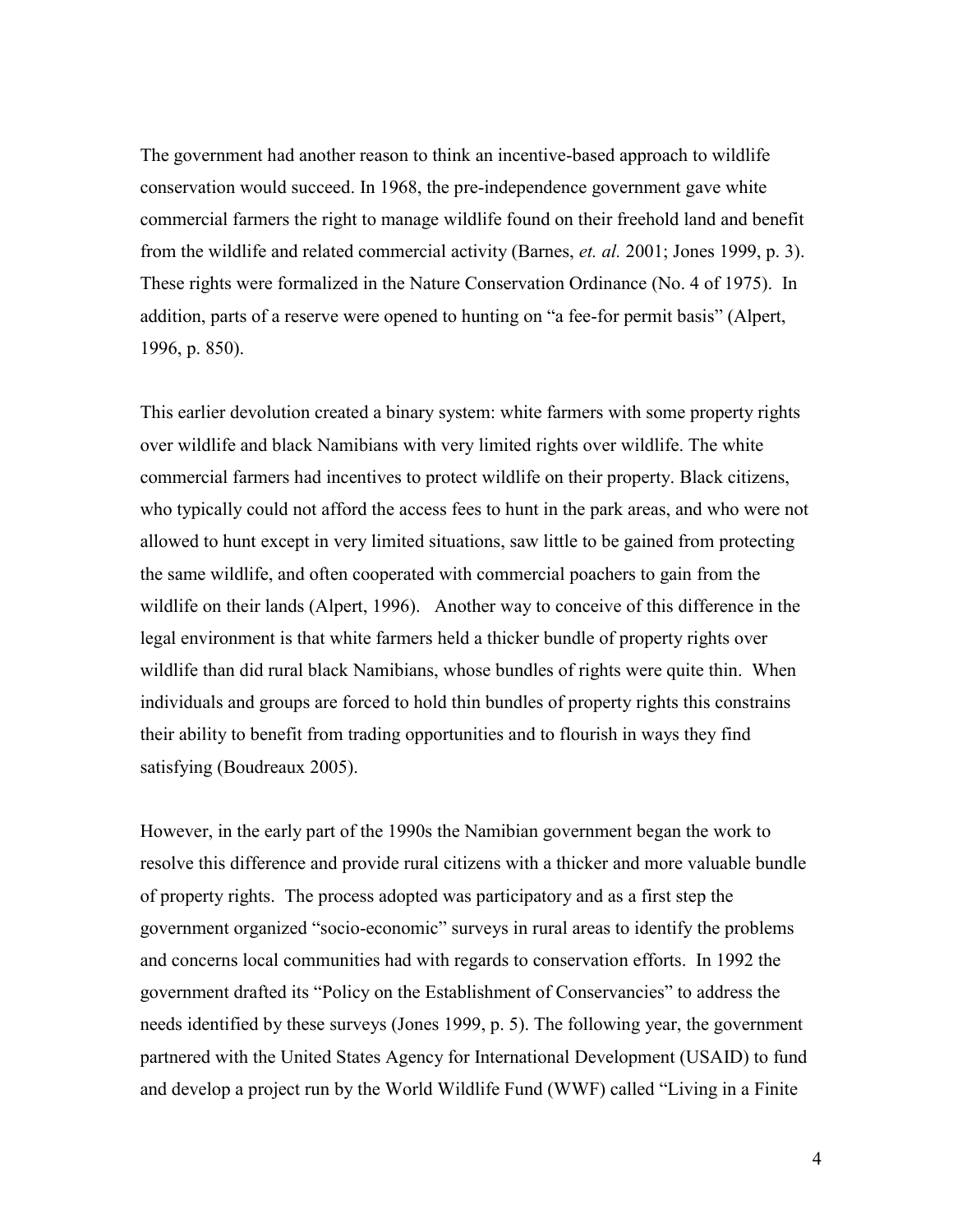Environment" (LIFE) (Hoole 2010). In 1995 the government developed and approved a policy for the creation of community-level conservancies. This second policy, called the "Policy on Wildlife Management, Utilization, and Tourism in Communal Areas," ensured that the same rights to manage wildlife that applied to freehold land also applied to conservancies on communal land.

The policy prescriptions contained in the conservancy and wildlife management documents were supported by the passage, in 1996, of the Natural Conservation Amendment Act (NCAA) (GON 1996). This act amended the Nature Conservation Ordinance of 1975 and put the 1992 and 1995 policies into effect, giving people living on communal land the same rights to manage wildlife as commercial farmers, so long as they create a communal area conservancy.

In practice this means that conservancies must have a negotiated and defined border as well as a defined membership. They must create a representative management committee and have a legally recognized constitution that provides for a wildlife management strategy and equitable benefits distribution. Management committees create and maintain membership lists, develop game management plans, create dispute resolution mechanisms, arrange and hold annual meetings, and report to conservancy members (GON, 1996, Sec. 3). Groups that meet these requirements may apply to the Ministry of Environment and Tourism (MET—formerly the Ministry of Wildlife, Conservation, and Tourism) to have their areas declared a conservancy (Jones 2003).

At annual general meetings, conservancy members discuss the direction of the organization, hear of future plans, and vote on proposals to use resources or engage in businesses. These requirements encourage the development of more democratic local governance institutions and, over time, may promote the development of a more vibrant rule of law culture in rural Namibia. For example, Jones and Weaver (2008, p. 235) write that as conservancies become more self-sufficient, management representatives shift from being upwardly accountable to donors to being downwardly accountable to conservancy members, an issue Ribot (2004) sees as important for effective decentralization efforts.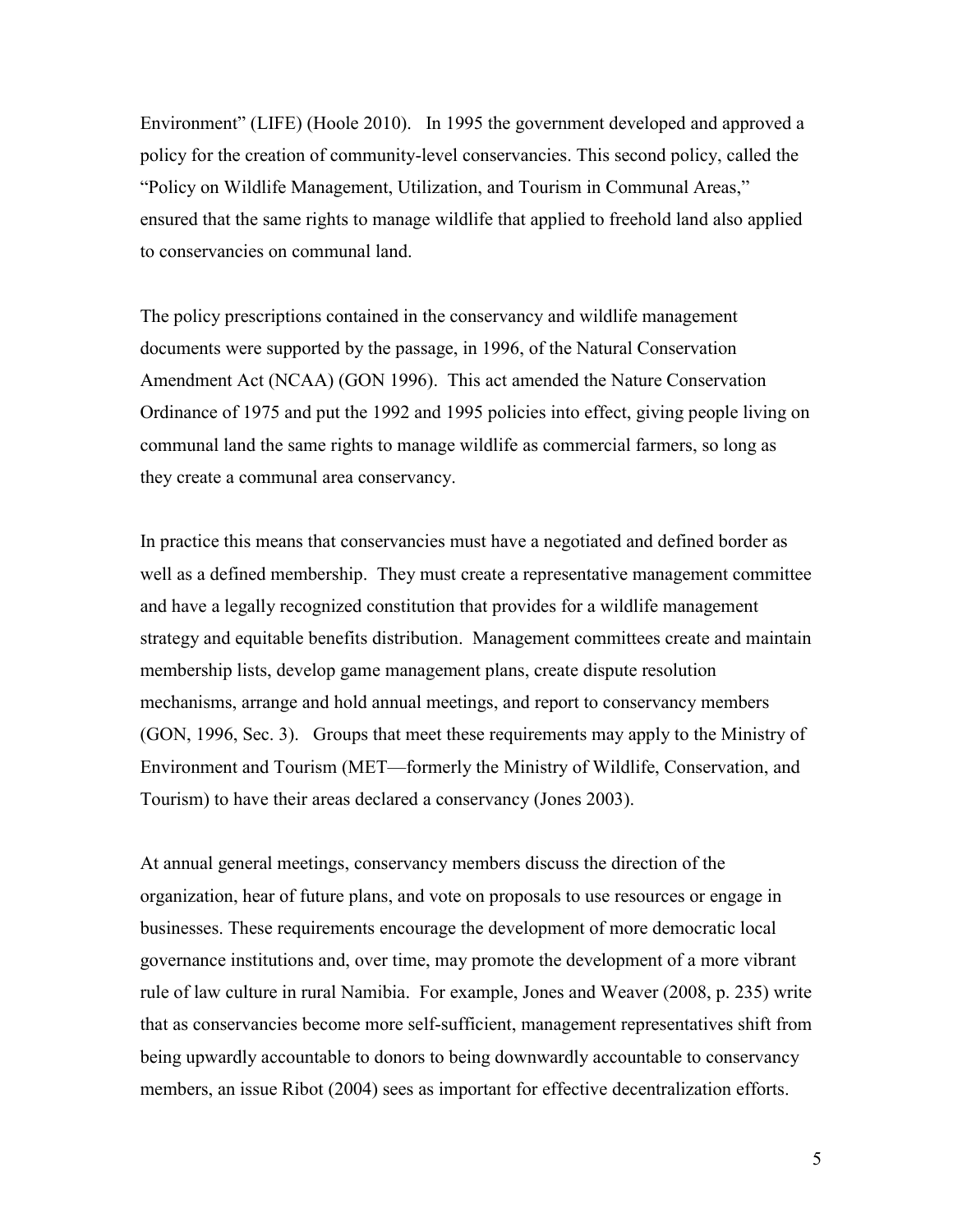1997, local people organized the first communal conservancy called Torra Conservancy. Since then, as noted, the people of Namibia have created more than 50 conservancies.

# *Devolution as a Tool for Legal Empowerment*

The UN-sponsored Commission on the Legal Empowerment of the Poor defines "legal empowerment" as the process by which the poor are protected and enabled to use the law to advance their rights in the face of claims by both the public and the private sector" (CLEP 2008, p. 38). When the poor are legally empowered, they have a stronger voice in governance issues and are better able to protect their interests and their assets. Among the essential pillars of a legal empowerment approach are improved access to justice and more robust rule of law; increased protection for property and tenure rights; labor rights that protect workers; and business rights that allow the poor to pursue entrepreneurial opportunities with greater security.

A legal-empowerment-of-the-poor agenda builds on the recognition that the poor often have limited and insecure property rights, which both contributes to and is a result of, their impoverishment (CLEP 2009, p. 64). Such restrictions limit the ability of the poor to trade in the formal sector, keeping many within the confines of the informal economy. Strengthening property rights—both *de jure* and *de facto* property rights—for the poor is vital to the success of poverty alleviation efforts. As the CLEP report (2009, p. 73) points out:

Through sustainable ownership and/or security of tenure individuals and communities become more autonomous. Even with modest assets, as holders of property rights, individuals and groups become more active as independent members of their communities and nations . . . The increased social stability and trust emanating from robust property rights systems create appropriate environments for business and investment. Secure rights to use and trade property create strong incentives to maintain and conserve resources.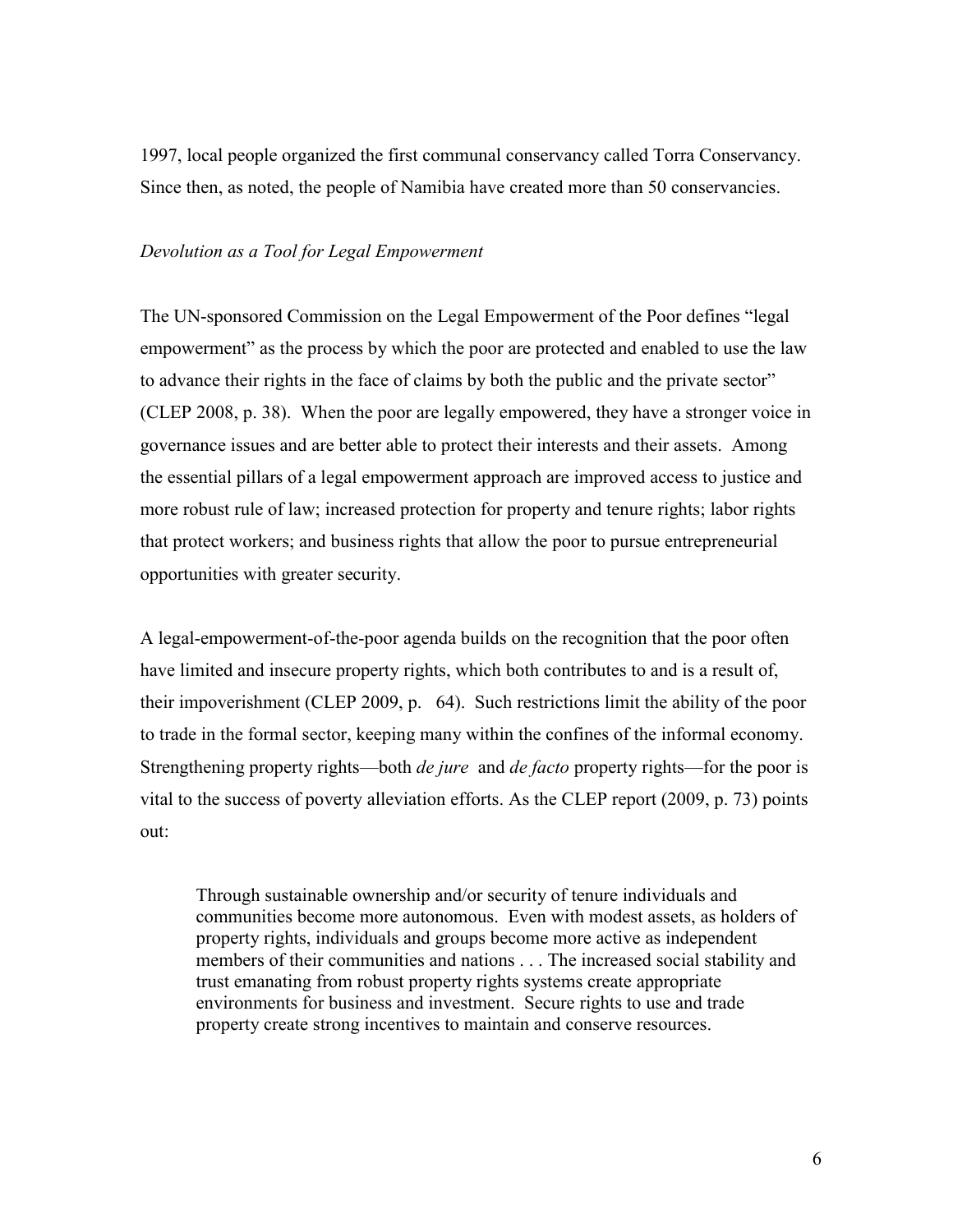Among the methods that governments can use to strengthen property rights for the poor is to devolve rights to manage resources to the poor themselves. Devolution of rights from government to the poor, as individuals or groups, thickens the bundle of rights the poor hold. If rights are devolved broadly and if rights are enforceable at a cost the poor can generally bear, then devolution tends to expand personal, social, and economic opportunity.

CBNRM programs recognize the benefits of local control and attempt to marry local knowledge with devolved legal rights. By devolving some of the rights to manage some natural resources from the national or provincial level government to local groups, effective CBNRM programs (as in Namibia) illustrate that in cases where local people enjoy property rights over these resources, are directly involved in decision making regarding the resources, and when they directly benefit from natural resources, they can be effective stewards of the resources (Breckenridge 1992). Legally empowered with valuable property rights, rural citizens of Namibia have responded entrepreneurially to new business opportunities. They have become effective stewards of their resources, and they have developed and improved local governance structures to manage these resources. In Namibia, CBNRM has functioned effectively as a tool of legal empowerment of the rural poor.

#### *Overcoming Resistance*

One of the key challenges of decentralization efforts is to encourage public-sector officials to give some degree of power to another group without hindering or sabotaging this realignment of responsibilities (Larson & Soto 2008). Given generally accepted theories that bureaucrats have strong incentives to lobby politicians to expand their programs in order to increase budgets and their scope of authority, what helps explain the success of a counter-example such as Namibia's CBNRM program? Why did the Ministry of the Environment and Tourism (MET) ever allow for, or not hinder, the devolution of rights to manage wildlife? The institutional history of Namibia's CBNRM programme is instructive on several fronts. A combination of factors help to explain why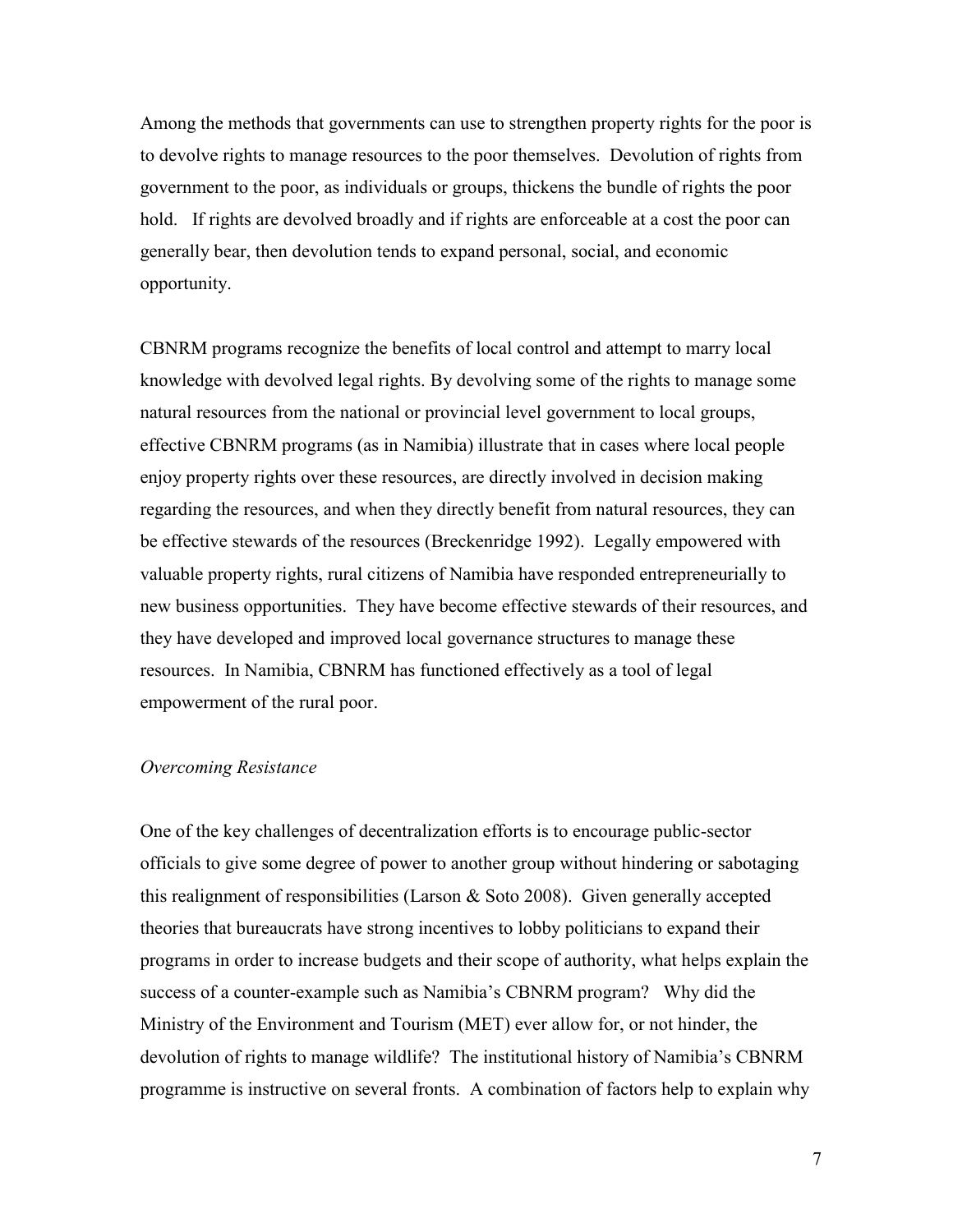this institutional innovation has largely succeeded where other such efforts have failed to meet expectations (Oosterveer & Van Vliet 2010).

Cheema and Rondinelli (2007, pp. 9–10) note that successful decentralizations exhibit particular characteristics that include a commitment from national-level political leaders to see projects succeed, a willingness on the part of the affected bureaucracy to provide effective support, competent and committed local actors to implement projects, and appropriate timing. In any given situation additional requirements may include participation from civil society organizations, support from donors, and partnerships with private-sector actors. In other words, an elastic nexus of relationships, vertical as well as horizontal, is not only desirable, but likely necessary, in order for a decentralization to succeed.

Namibia's decentralization of resource management benefited from strong political leadership, good institutional design, propitious timing, and broad-based support for the policy inside and outside of the government. Both national-level and local-level actors had incentives to support the policy change; bureaucrats had few incentives to block or sabotage the shift in power and authority (Bartley, *et. al.* 2008).

Based on interviews with stakeholders involved in the creation of the program, it is clear that Nico Bessinger, former Minister of the MET championed the institutional changed needed to extend use rights to wildlife to non-white Namibians (J. Hazam 2008, pers. comm, 9 May; C. Brown 2008, pers. comm., 12 May; B. Jones 2008, pers. comm., 9 May; G. Owen-Smith 2008, pers. comm., 16 May; & M. Jacobsohn 2008, pers. comm., 14 May). Bessinger provided vital internal support for the development of a CBNRM programme. He was familiar with IRDNC's work with local people developing the game guard system and believed the model provided a good basis for community level empowerment through wildlife management (M. Jacobsohn 2008, pers. com., 14 May).

Housed within the MET was (and still is) a policy group called the Directorate of Environmental Affairs (DEA). Staff within DEA also provided support for a CBNRM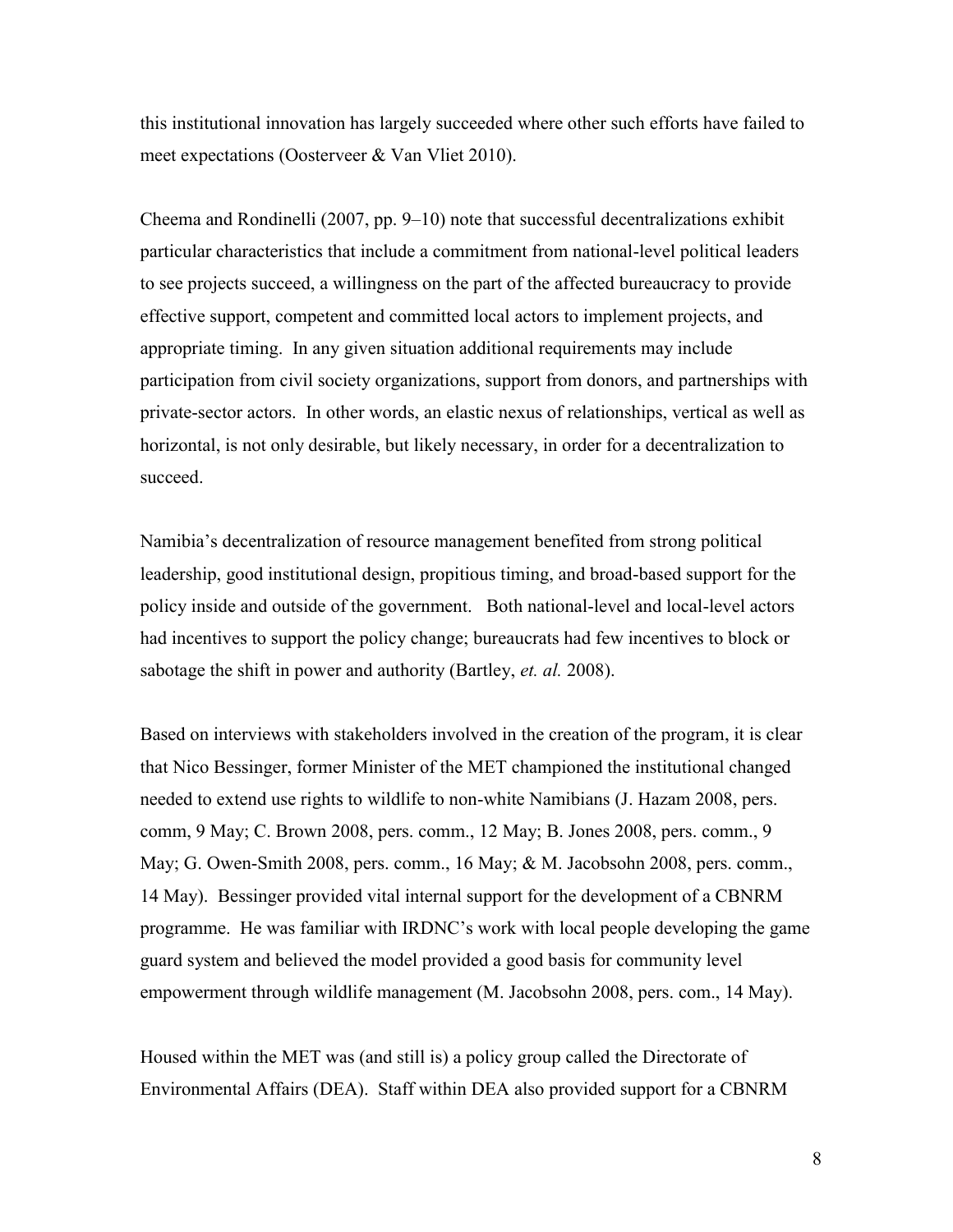programme. In particular, Chris Brown and Brian Jones advocated for this policy extension based in part on their familiarity with CBNRM programs in other southern African countries, the on-the-ground work of the community game-guard program, and on the empirical work of Elinor Ostrom and Marshall Murphree (B. Jones 2008, pers. comm., 9 May; Jones, 1999, p. 4).

Interestingly, other bureaucrats did not block the development of the CBNRM program. Interviews with stakeholders highlighted reasons for this lack of resistance: first, the CBNRM program offered a way to right past discriminatory wrongs—black Namibians would acquire rights similar to those held by white farmers (Jones 1999, p. 7; C Weaver, 2008, pers. comm., 13 May). In post-independence Namibia this was an important selling point for the program. For Owen-Smith and Jacobsohn in particular, the civil rights aspect of CBNRM has been vital: they both report viewing the program as exceptionally important for civil-rights empowerment (G. Owen-Smith 2008, pers. comm., 16 May; M. Jacobsohn 2008, pers. comm., 16 May). Second, because there was so little wildlife left on communal lands, officials may not have realized that they were giving up something that was potentially quite valuable (J.Hazam 2008, pers. comm., 9 May). Third, the conservation bureaucracy did not rely on monies generated by wildlife use on communal lands (B. Jones 2008, pers. comm., 9 May). Finally, other government agencies were not, at that time, in competition with the MET for control of these resources.

CBNRM in Namibia had, therefore, support from very high levels of government (Minister Bessinger); it had support from within the conservation bureaucracy (DEA); it faced limited opposition, it had support of local leaders and people thanks to the chiefs/headmen and to work done by NWT and IRDNC throughout the 1980s; and, it had support for capacity building from NGOs, particularly IRDNC. Two additional elements helped the project establish a firm foundation: timing and donor support.

Namibia won its independence from South Africa in 1990. Efforts to extend the community game-guard program had stalled under South African rule. However, with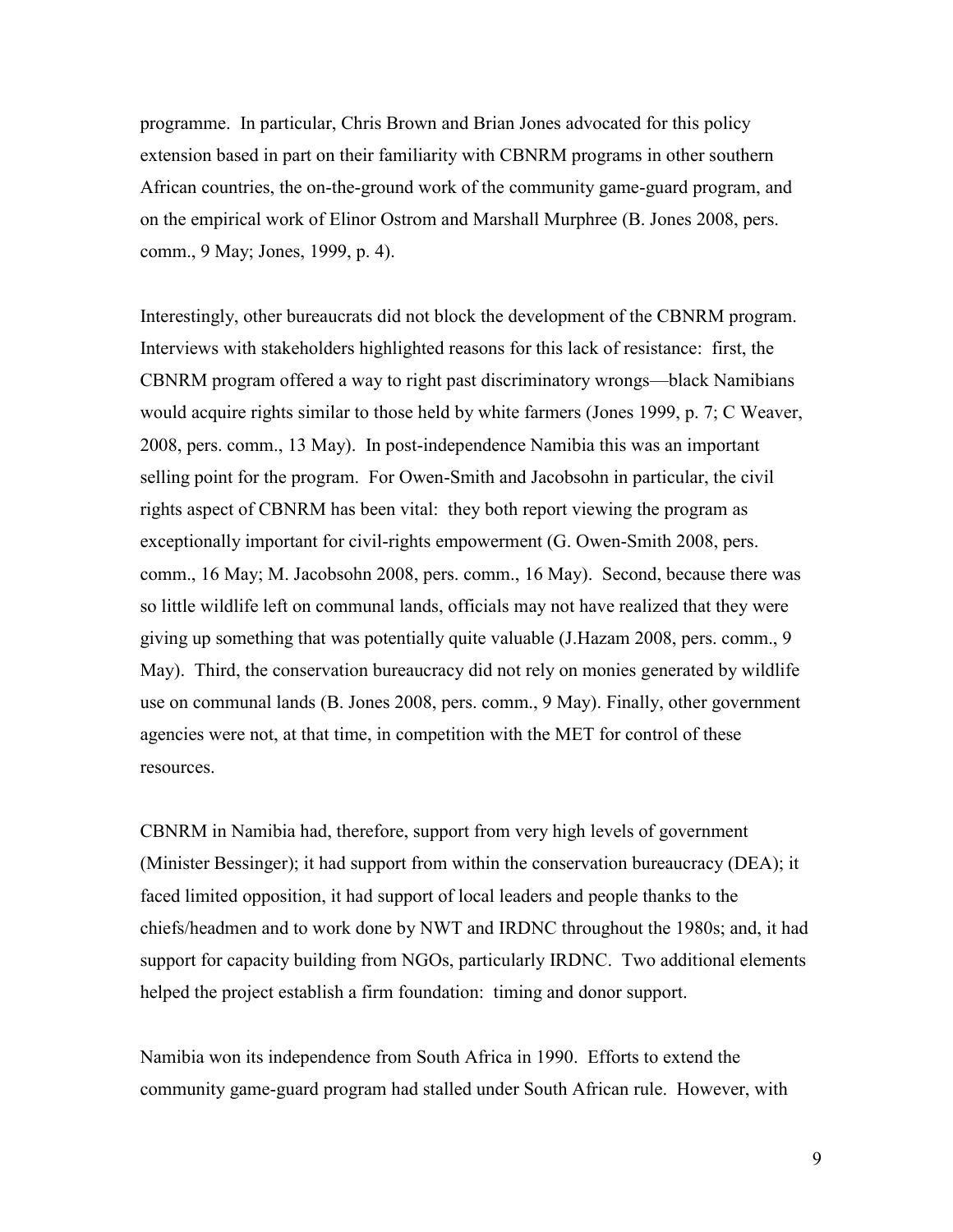independence a shift of political leadership and some bureaucratic uncertainty over future courses of action provided an important "window of opportunity," which proponents of the program were able to use effectively (Jones 1999, p. 7). Finally, donors eager to support the new nation viewed CBNRM as a policy that would address to important concerns: rural economic development and conservation. Support from USAID, implemented and supplemented by the World Wildlife Fund, and subsequent support by the European Union and the UN's environmental program all provided important financial assistance at a time when the national government might not have been able to devote resources to supporting a new and potentially risky policy initiative. However, with this financial support and the local support and capacity building efforts within and outside government, the Namibians were able to extend legal rights to wildlife (now community forests as well, NACSO 2009, p. 29) to their poorest citizens. Namibia's decentralization exhibits the characteristics Cheema and Rondellini (2007) suggest are necessary for policy success.

### **Benefits of Devolution in Namibia**

In many countries over time, local people worked together to manage resources such as forests, fisheries, grazing lands, etc. (Ostrom 1990). Namibia's CBNRM program created an institutional framework that provides local people with incentives to search for profitable ways to manage wildlife and develop tourist-related facilities within conservancies (Quesenberry, 2001).

At the end of 2008 there were 53 registered conservancies in Namibia and another 23 "emerging" conservancies (NASCO 2009, p. 11). These conservancies have achieved varied levels of success. More than a dozen conservancies are financially self-sufficient, others are moving in that direction (Jones and Weaver, 2008). Many have an improved natural-resource base, particularly in terms of numbers of wildlife. Conservancies have developed viable management and governance institutions that allow for dialogue with conservancy members, traditional authorities, the Namibian public sector, donor agencies (where applicable), and the wider world. With the funds they generate through CBNRM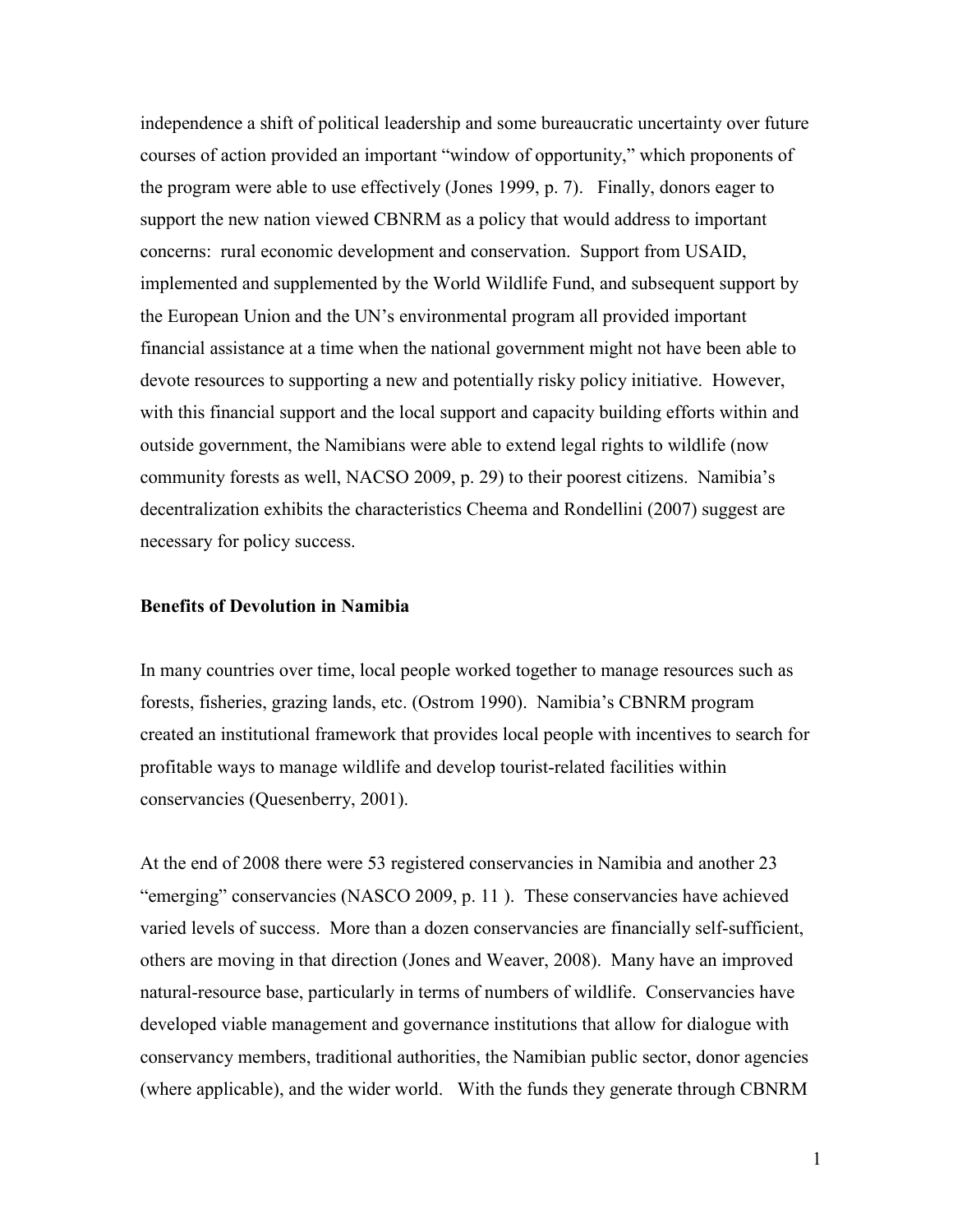conservancies are able to drill boreholes for domestic water use, provide members transport for medical care or for school, provide scholarships and prizes for school children, support teachers, create human/wildlife self-insurance schemes, and provide cash support for traditional authorities and sports teams (Jones and Weaver 2008, p. 234).

#### *Economic and Conservation Benefits*

This legal devolution has led to a variety of benefits for local people: increasing income from CBNRM, increasing social and human capital, as well as benefits for the environment. As a result of the community game-guard program, changing perceptions of the value of wildlife and the government's CBNRM project, wildlife on conservancy lands in Namibia has increased, in some cases quite substantially. For example, the population of elephants within Namibia has increased from approximately 5,000 in 1984 to over 10,000 in 2000 (Berger 2001, p. 436), while populations of springbok, oryx, and mountain zebra have also increased. Conservancies have played an important role in these increases in wildlife. The recovery of the elephant population can be attributed to successes of the CBNRM conservancies, as only half of the elephant range in Namibia is located on protected land (Berger 2001, p. 437) —the other half of the range is composed mostly of conservancies. These results are similar to those experienced in other CBNRM projects in other countries, where conservation benefits are also evident (Alpert 1996, p. 852).

In northwest Namibia wildlife populations are increasing dramatically. Both aerial surveys and road counts show strong increases in the numbers of elephant, springbok, zebra, and oryx. The Namibian Association of CBNRM Organizations (NACSO, 2005, p. 23) reports:

[A]erial surveys. . . show that elephant numbers more than doubled (from the early 1980s), while springbok, oryx and mountain zebra populations increased over 10 times between 1982 and 2000. Independent estimates suggest that black rhinos have more than doubled in the past 30 years.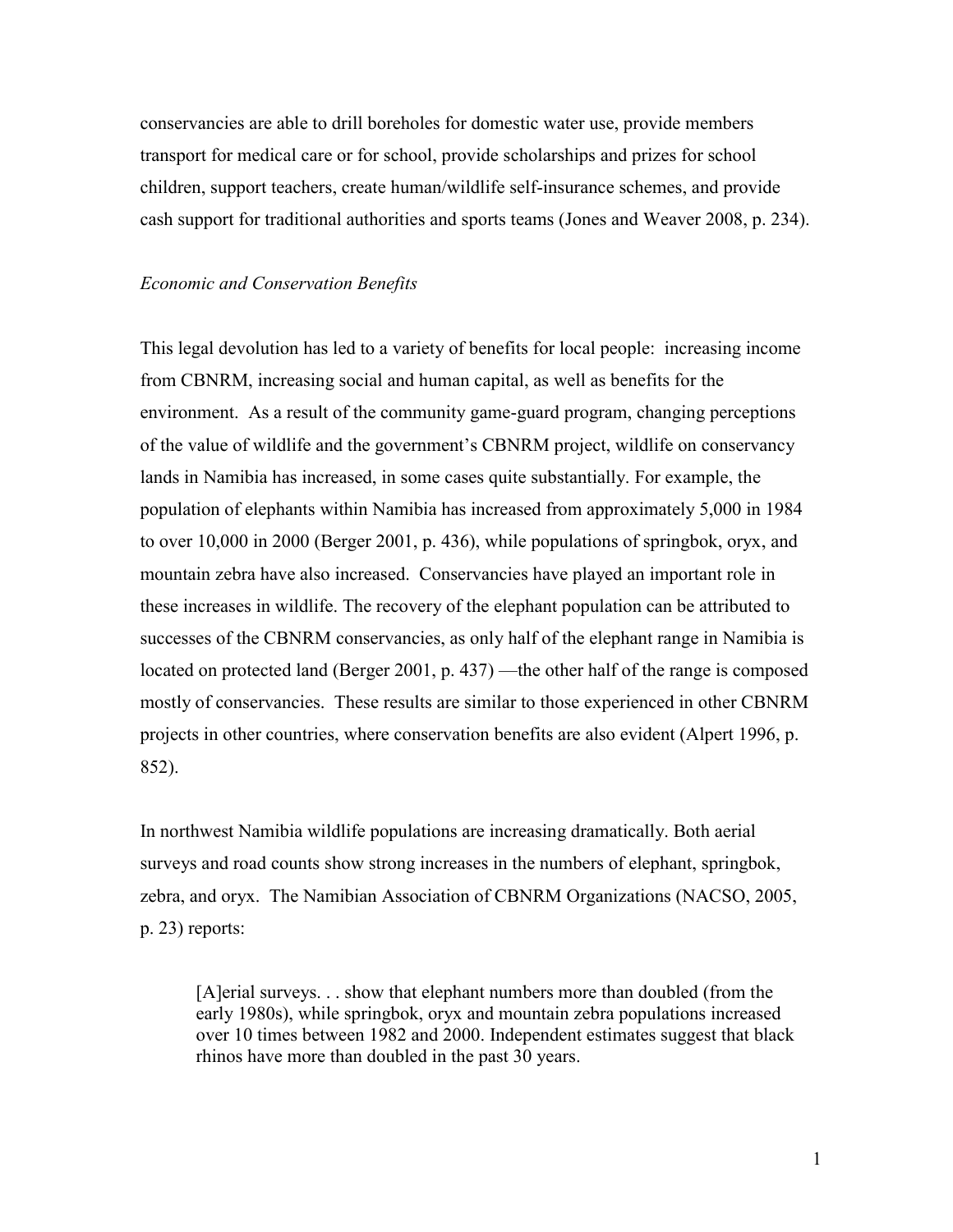NACSO attributed much of this population increase in the northwestern part of the country to the "reduction and virtual cessation of illegal hunting or poaching and the steps taken by conservancies to manage conflict between people and wildlife" (NACSO, 2009, p. 18). Now that local people who form conservancies have a thicker bundle of defendable property rights over wildlife they have strong incentives to limit poaching and manage conflict between wildlife and people.

The potential profits that are associated with tourism encourage both economic development and environmental conservation, with positive results for both. Tourism can be a path to sustainable development when it creates both income for local people and a connection between the welfare of local people and the preservation of a natural resource (Quesenberry 2001, p. 478). Benefits to conservancies were just over N\$40 million in 2008 (NACSO 2009, 25). Looking beyond conservancies, Jones and Weaver (2008, p.231) conclude that in 2006 CBNRM generated over N\$93 million (nearly US\$14 million) for private-sector stakeholders and approximately NS185 (US\$27.6 million) for the broader Namibian economy. Barnes (2008, p. 353) writes that:

the internal rate of return for the programme investment over the 16 year period (1990-2005) was close to 15 per cent and the net present value of the investment over the period after discounting at 8 per cent was some US\$7.8 million. . . . The fact that investment in the CBNRM programme generated a higher return (15 per cent) and a positive net present value, means that it was economically efficient and contributed positively to development.

As important as direct economic benefits are for Namibia's rural poor, CBNRM provides additional valuable indirect benefits.

### *Increasing human and social capital*

Increasing wildlife numbers are a draw for tourists. The World Travel and Tourism Council (2006) reported that travel and tourism industry generated 3.7 percent of Namibia's total gross domestic product and accounted for 4.7 percent of total employment. To cater to tourists, conservancies enter into contractual agreements to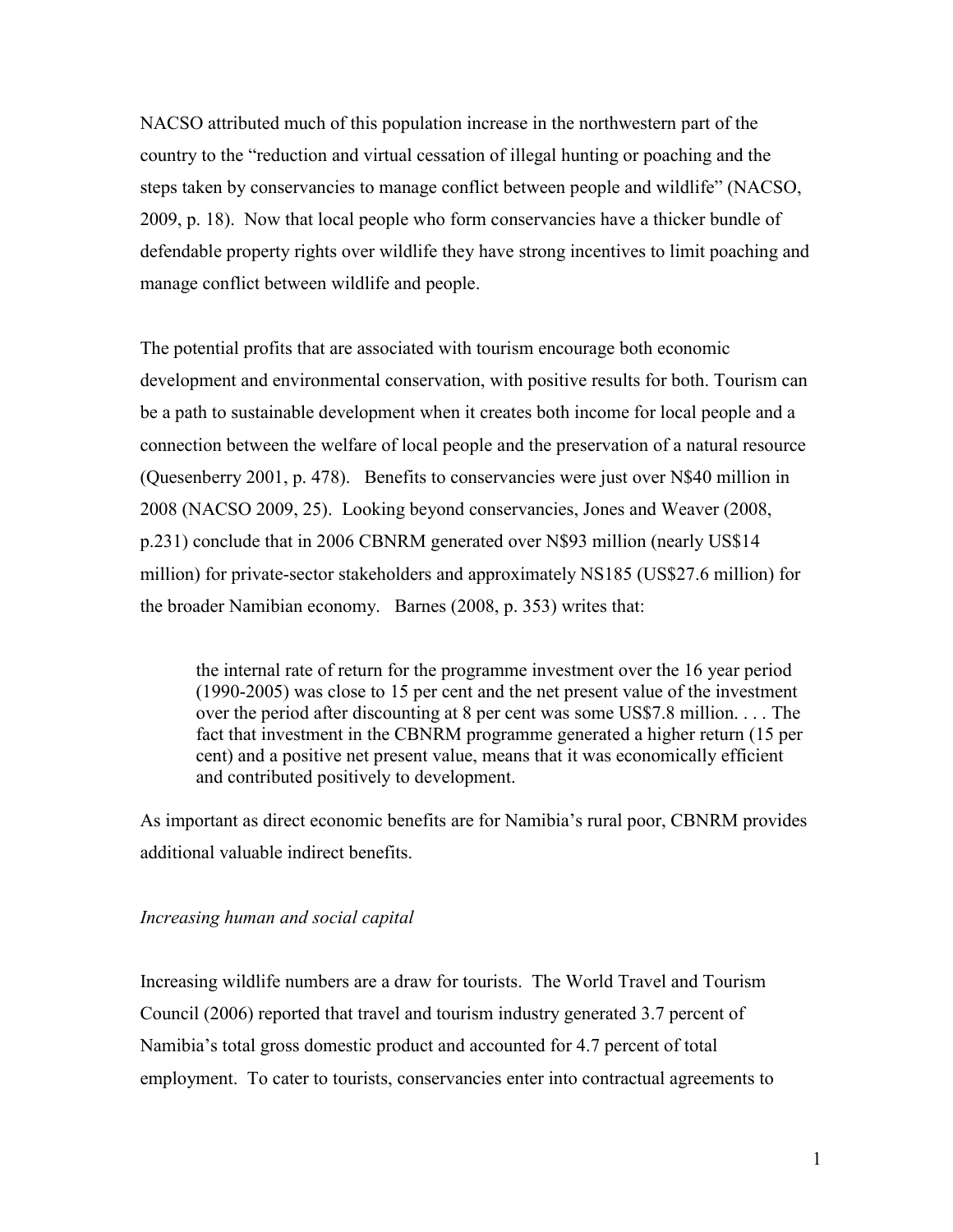provide services for these tourists, such as joint venture lodges, campsites, and hunting concessions. These agreements create local jobs, ensure training of local people, and provide steady sources of income. Jones and Weaver (2008, p. 231) report that nearly 800 full-time jobs and over 5,000 part-times jobs are now held by conservancy members as a result of increasing employment opportunities associated with CBNRM.

For example, joint venture lodges for tourists are the most profitable activity Namibian conservancies undertake. In 2008, joint ventures tourist lodges generated a total of N\$ 16,946,268 (nearly US\$ 2,500,000) or 52 percent of all conservancy income (NACSO, 2009, 27). As NACSO (2009, p. 27) reports:

This is a clear measure of the success of partnerships between conservancies and private sector investors, who recognize viable tourism potential and help conservancies unlock these economic opportunities. At the end of 2008 there were 20 formal joint venture agreements that were operational and generating income for conservancies.

Lodges provide hundreds of full and part-time jobs in areas where there are few employment options other than subsistence farming and small stock herding. Further, joint-venture agreements require lodge operators to employ and train local people whenever possible. These experiences help build human and social capital in rural Namibia as conservancy members (and others) learn new skills and expand social networks by working closely with community members, NGO representatives, government officials, and a wide variety of visitors from the world arguably leading to a "more resilient social-ecological systems" (Collumb, *et. al.,* 2008, p. 2). While Ashley (2000, pp. 15–16) argues:

Engagement in tourism can affect social networks and community organization in a number of ways, positively and negatively . . . Managing community tourism enterprises, negotiating a joint venture or decided how to spend bed-night levy income, all require development and change of community institutions.

Quoting Garth Owen-Smith and Margaret Jacobsohn, Jones (1999b, p. 167) says that: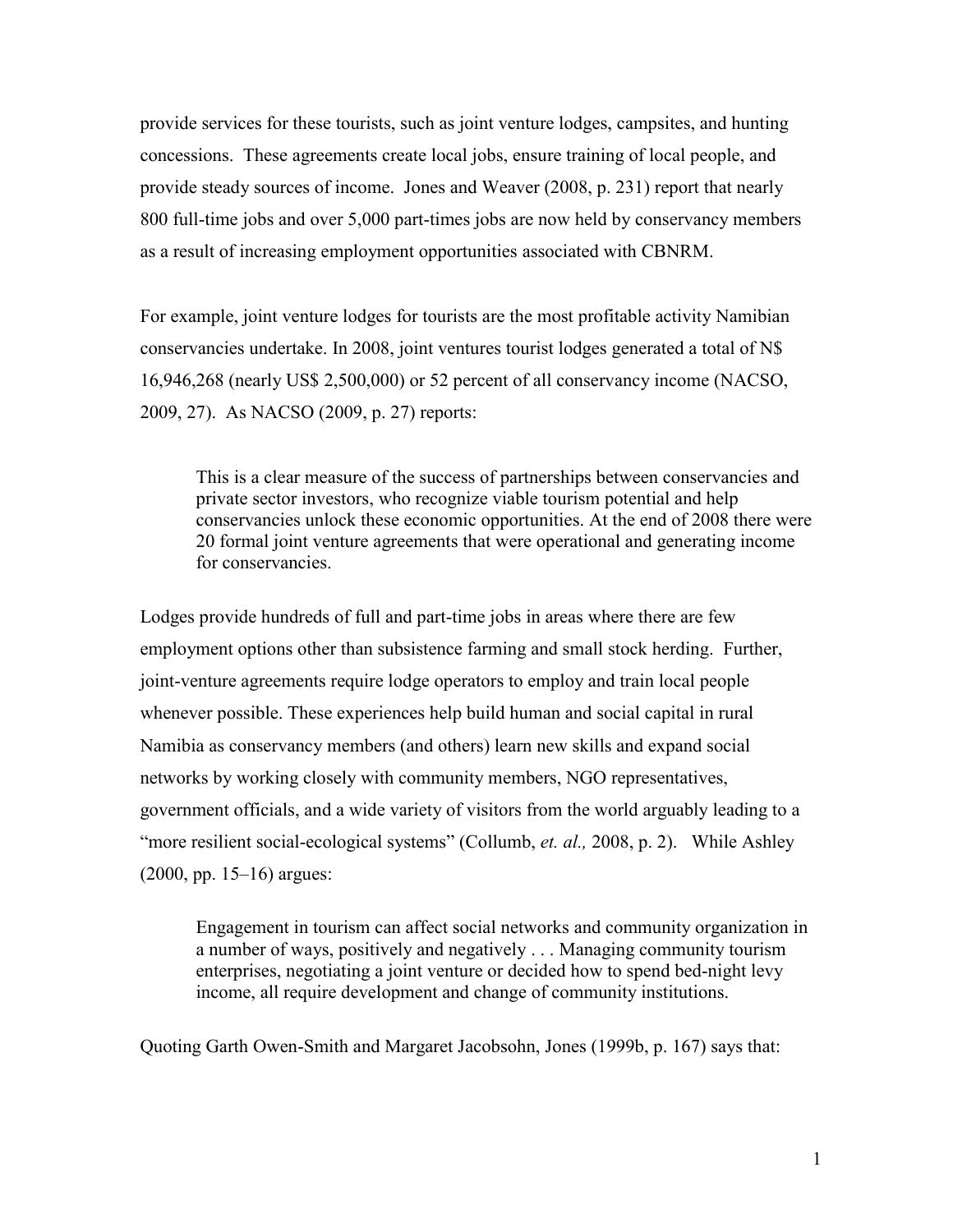Although much attention has been given to the cash benefits generated by these (CBNRM) projects, an equally or possibly more important benefit has been the social re-empowerment that has resulted from local communities regaining some control over the management and conservation of their wildlife resources.

Other important benefits that conservancies provide include: legal access to meat through own-use hunting, income from sale of animals, and income from trophy hunting. Conservancies typically distribute the meat from own-use hunts to local people to supplement their diets (Jones, *et. al.* 2002, p. 30). Conservancies may also keep some meat and distribute it to families when there are funerals, to traditional authorities when celebrations or ceremonies take place, or to conservancies holding their general meetings. NACSO (2009, p. 16) reports that 30 conservancies are now harvesting game and distributing meat to members. This consumptive use of wildlife generated just over N\$12 million in benefits for members—N\$8.6 million in cash benefits and approximately N\$3.2 million worth of meat (NACSO 2009, 18).

While own-use hunting provides important non-cash benefits (i.e., meat and skins) for conservancy members, trophy hunting is a major source of cash income for conservancies. In 2008, there were 25 hunting concessions covering 29 conservancies. Trophy hunting concessions provide the second largest source of income for conservancies, generating nearly N\$ 10 million in 2008 (NACSO 2009, p. 27).

Conservancies are required to develop plans to distribute benefits. Conservancies may pay out cash benefits after they have paid operating costs, which may include vehicle maintenance, salaries, and other expenses, such as relocating wildlife or maintaining water holes. Some conservancies have distributed cash directly to households. However, this is not the major use of cash. Most conservancies hold the cash in an account until there is community agreement on how to spend the money. A conservancy may choose to use its income to support programs that benefit the community as a whole, such as providing transport for members or scholarships for their children. At annual meetings, conservancy committee members present plans for using any benefits, and community members then have an opportunity to discuss and debate options. Annual meetings can be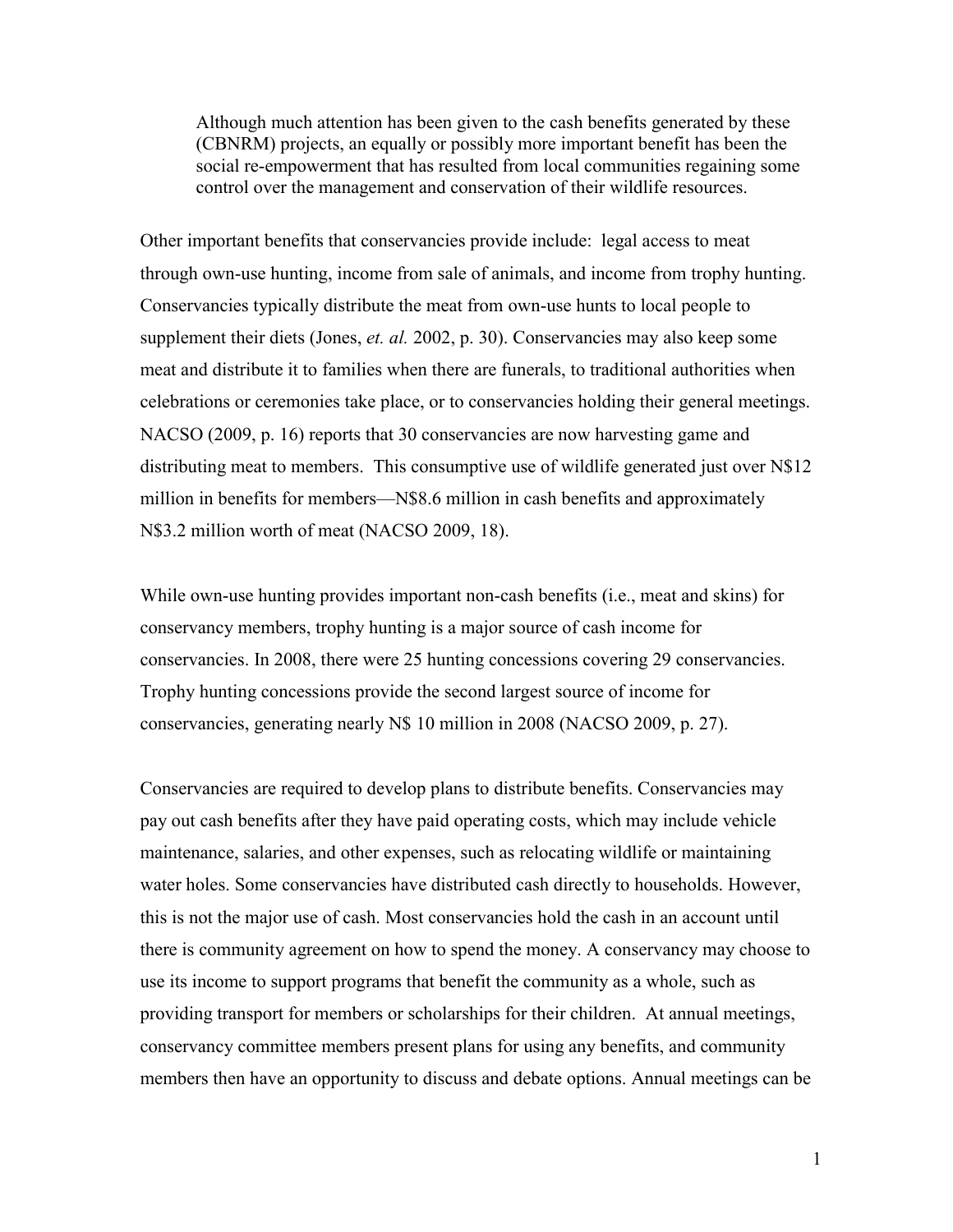contentious, but this is to be expected. Conservancies are actively building new governance and management structures that will evolve over time and in response to changes in the local environment (NACSO 2009, p. 23)

# **The Challenges of Devolution**

While it gives real and growing benefits to the local people in conservancies, CBNRM in Namibia faces several challenges. Jones (2003, p. 13) notes that the legal rights held by conservancies *are* conditional. Conservancies must meet registration conditions before acquiring the rights. Committees must persuade residents to join and then register members. Conservancies must successfully negotiate their boundaries with neighbors. Conservancies need to draft and adopt a constitution. All of these activities are time consuming and costly, and it can take years for conservancies to meet these requirements. In addition, the MET may withdraw conservancy rights. By retaining the ability to withdraw rights, the national government maintains some important levers of control over conservancies. Jones (2003, p. 13) notes:

The legislation (1996) does not say on what grounds the Minister may take such action, although the original intention of the legislation drafters in MET was that rights could be withdrawn if the MET believes the conservancy is not using its wildlife sustainably, if there was persistent evidence of financial malpractice, or if the committee was blatantly unrepresentative of the community. The fact that the grounds for withdrawal of rights are not defined gives the MET wide powers in this regard.

Rights are conditional *and* they are limited. The MET, not conservancies, sets the quota number for game animals in the lucrative trophy market, though conservancies retain the revenue from such hunts. Conservancies hold only limited rights to deal with problem animals, such as elephants, crocodiles, or leopards. Conservancies also have vanishingly few rights to exclude unwanted outsiders from conservancy land. These limitations create less-secure rights for conservancies and their members. With less-secure rights, conservancies have reduced incentives to invest in conservation and in conservancybased entrepreneurial opportunities. Broadly speaking, conservancies face challenges in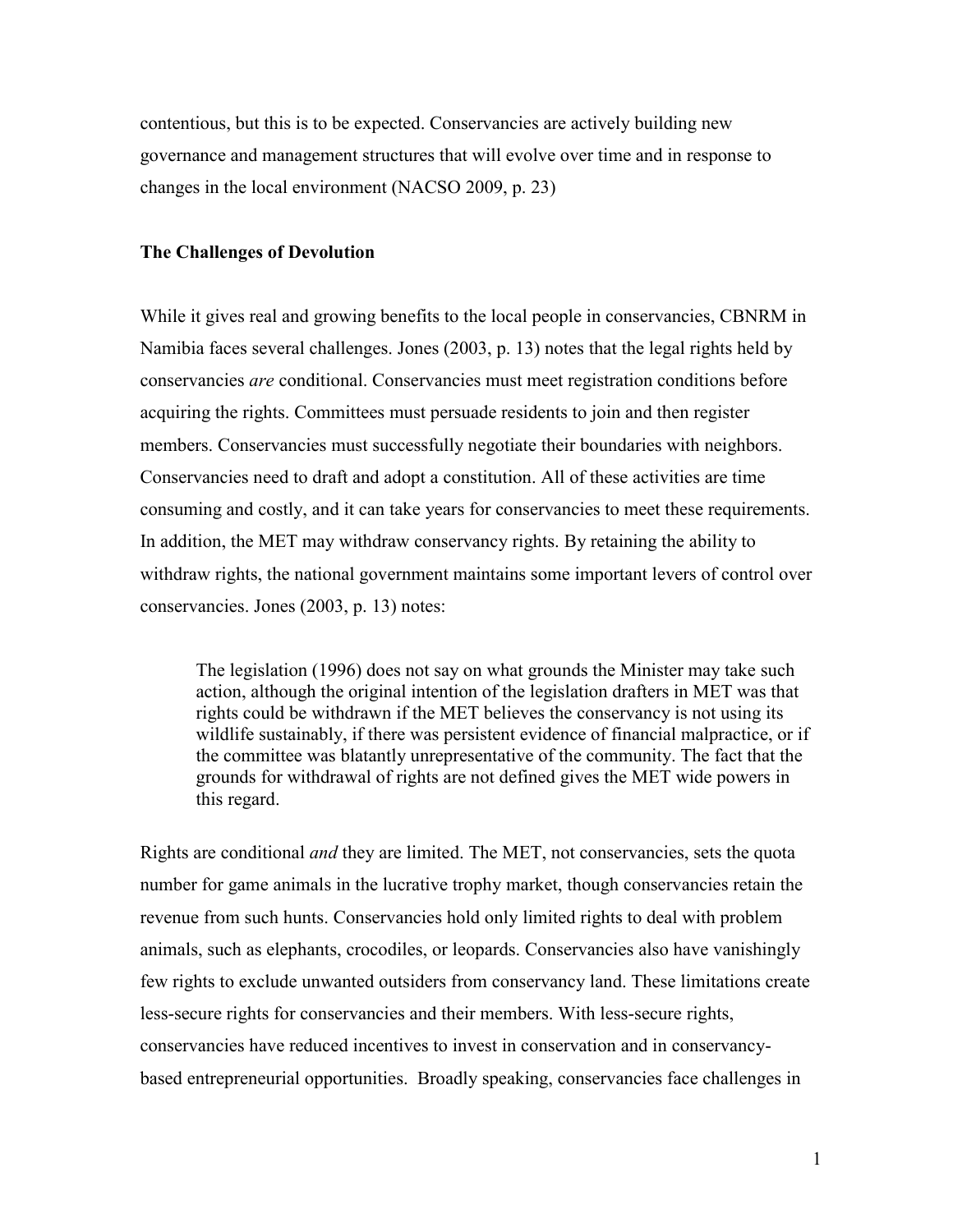the areas of legal uncertainty particularly in relation to land tenure, human/wildlife conflict, and capacity and governance/management issues.

# *Land Tenure Insecurity and Ambiguities*

Land tenure insecurity results from the fact that the state, not the communities, owns the communal land in Namibia although conservancies have ostensible control over the land. This divide between ownership and responsibility creates uncertainty. Jones (2003, p. 25) argues: "The lack of secure group land tenure is probably the main constraint to CBNRM within Namibia." He reiterates the point (2009) when he writes: "The lack of secure and exclusive group land tenure remains a key policy issue in Namibia." According to Namibia's Communal Land Reform Act (CLRA) (2002, Chapter III, Sec. 17):

[A]ll communal land areas vest in the State in trust for the benefit of the traditional communities residing in those areas and for the purpose of promoting the economic and social development of the people of Namibia, in particular the landless and those with insufficient access to land who are not in formal employment or engaged in non-agriculture business activities.

Under rules of customary law, which are still in force in Namibia to the extent that they do not conflict with constitutional or statutory rules, traditional authorities or chiefs allocate land use (Corbett  $\&$  Jones 2000, p. 4). The CLRA (2002, Chapter IV) protects some privileges of chiefs and traditional authorities related to land allocation. The Preamble of the Law (2002) is designed to:

Provide for the allocation of rights in communal land; to establish Communal Land Boards; to provide for the power of Chiefs and Traditional Authorities and boards in relation to communal land; and to make provision for incidental matters.

Chiefs and traditional authorities retain the right to allocate land for residential use and grazing rights. These rights are now subject to the approval or veto of communal land boards (CLBs). CLBs also consider and decide on applications for rights of leasehold for commercial ventures on communal land. They are supposed to establish and maintain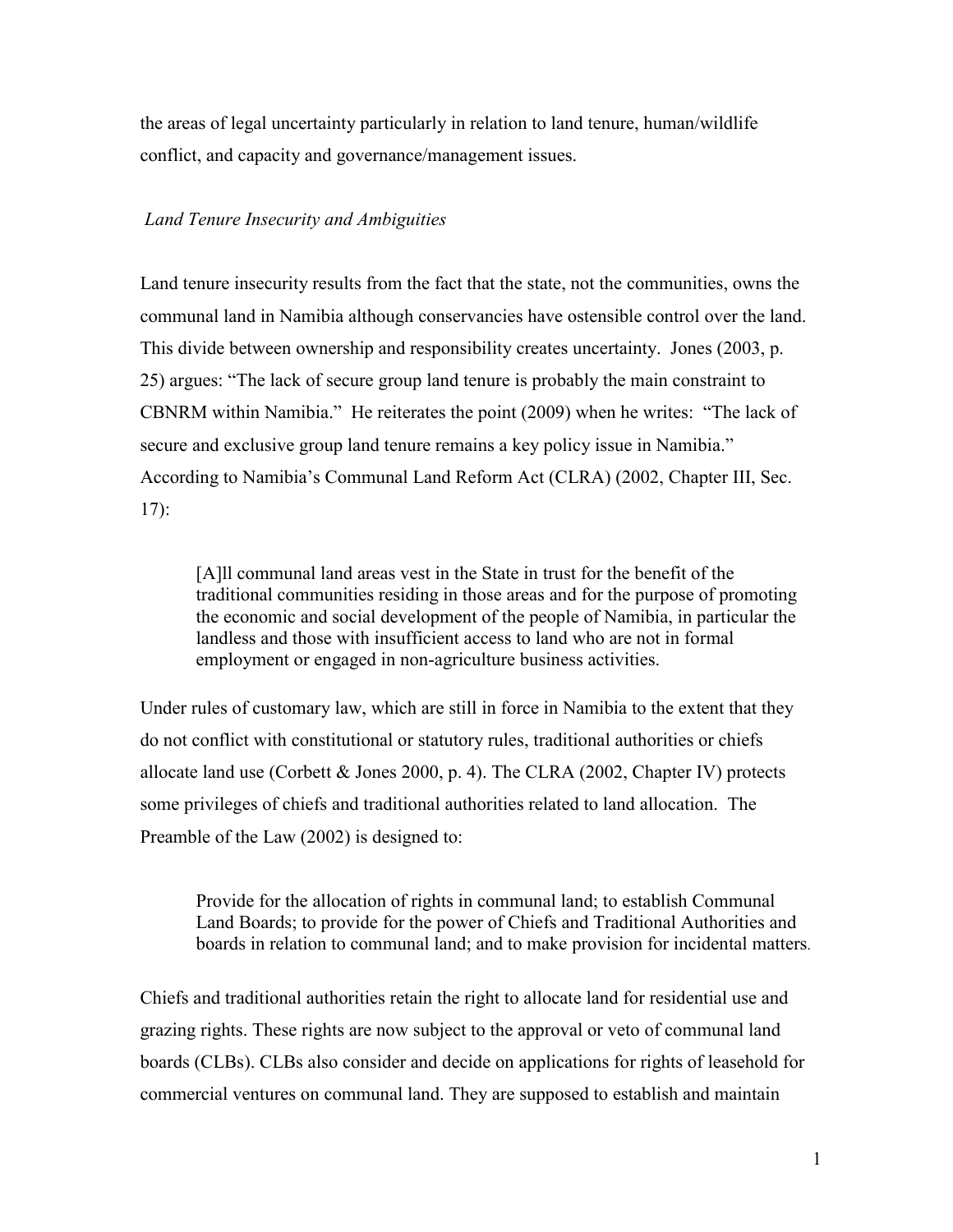land-rights registries (CLRA, 2001, Chapter III, Sec. 30(3)). In practice, this means that most rights that involve householders are handled by traditional authorities, while outsiders must seek approval for land-use requests from the CLBs. And while CLBs are required to have at least one conservancy representative from each conservancy that exists within its borders, other members, who must include representatives from traditional authorities, from the farming community, women, and civil servants, could easily override conservancy concerns.

This situation creates confusion and can lead to conflicts. If a traditional authority authorizes someone to use grazing rights in an area that a conservancy committee has designated as a "tourism" (wildlife viewing) area, it is unclear which use allocation would win out. CLBs would, presumably, weigh alternative uses, but standards for evaluating such competing uses are unclear. Although conservancies can zone land within their borders, CLBs or traditional authorities can potentially override zoning decisions.

Thus, a disconnect exists between what Murphree (1993) calls the "proprietorship" of this resource and the actual control of the resource. The national government actually owns the land, and by extension has ultimate control of the land, but conservancies are the on-the-ground proprietors of the land. This disconnect creates conflicting incentives. The CBNRM program creates positive incentives to preserve and maintain resources, but the current land-tenure arrangement creates incentives for people to view communal land as open-access because the government does little to limit unwanted incursions and because conservancies are unable to exclude outsiders.

# *Human/wildlife conflict*

Another legal issue that bedevils conservancies is the problem of institutional control over problem or threatened wildlife. Conservancies have the right to manage some, but not all, of the wildlife within their borders (GON, NCAA 1996). They set quotas for ownuse of some game, not for the use of all game. The MET retains primary control over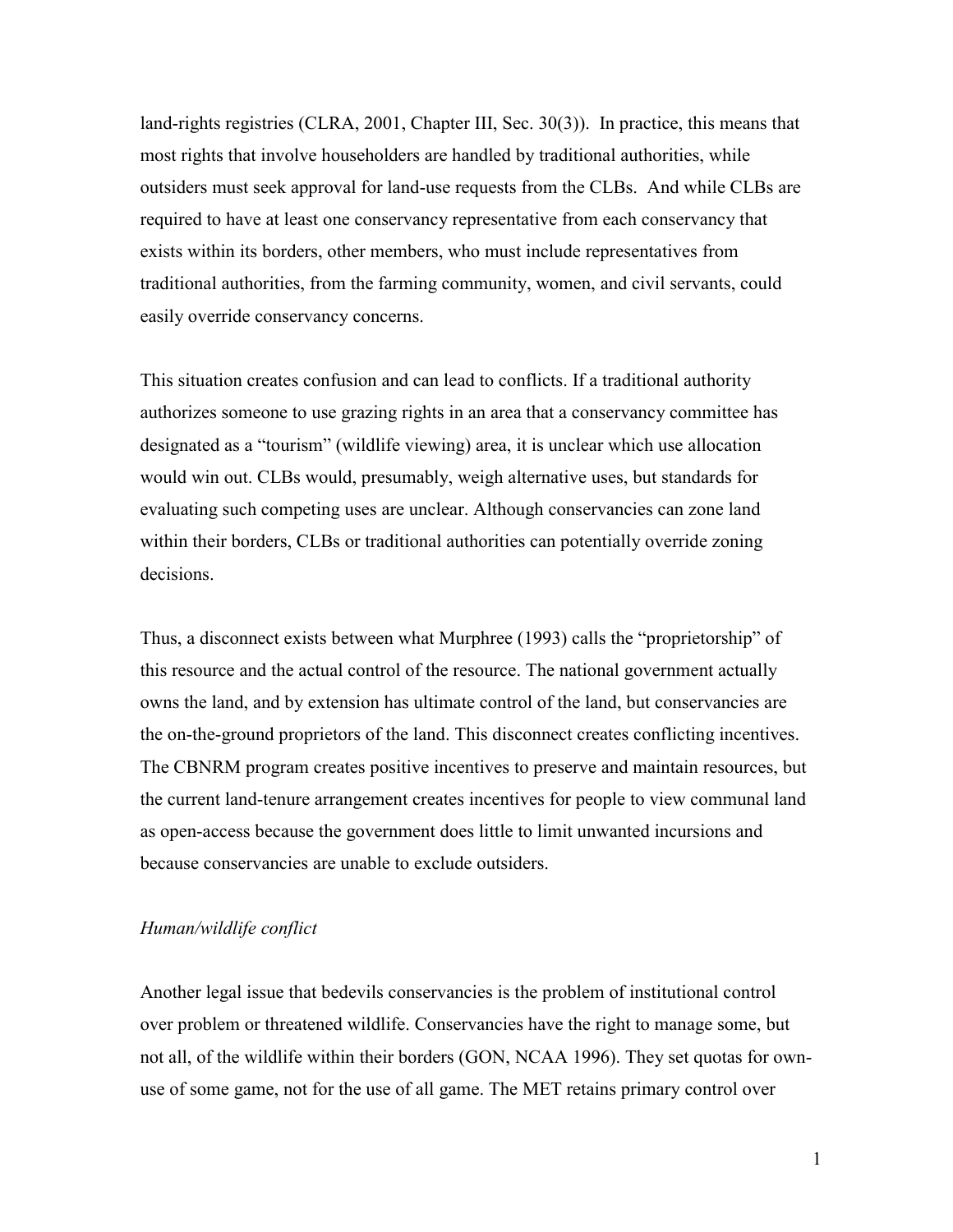problem animals and over threatened animals. The MET sets the hunting quotas for these animals, not conservancies. For example, the number of cheetah that may be hunted in a given period (if any) is set by MET officials, not by conservancy members. Some conservancies have expressed dissatisfaction with this process and suggest the MET sets such quotas too low, which results in conservancies losing potential revenue from the trophy hunting of these animals.

In addition, conservancies can only deal with problem animals if they threaten humans or livestock, not if they trample water sources or ruin crops. However, the government places restrictions on the issuance of firearms licenses (Cross, *et. al*. 2003). An individual is eligible to get a gun license only if he/she has a safe place in which to lock and store the weapon. This may not always be possible in rural homesteads (Jones, *et. al.* 2002). For many individuals, it may be too expensive to purchase weapons and ammunition to deal with predators. So, *de facto*, conservancies may not be equipped to deal with animals that threaten humans and/or livestock. This is compounded by the fact that the MET has a reputation for being a slow responder. Conservancy members feel that it takes too long to get the official permission to deal with problem animals.

Conservancies struggle with animals that cause problems for the inhabitants. As the latest NACSO report (2009, p. 18) points out: "living alongside wildlife has a cost for rural residents." Conservancy members lose small stock to predators such as cheetahs, hyenas, lions, jackals, and leopards. Elephants eat garden crops, damage fences, and use water meant for other purposes. In 2001, the number of recorded human/wildlife encounters on conservancy land (which covered considerably fewer hectares) was 325. In 2008 the total number of incidents was 7,095. The majority of these incidents were livestock losses (4,384), nearly 2,500 involved crop damage, and 29 were attacks on people (NACSO 2009, p. 21).

To address the problem of livestock and human loss, some conservancies have created compensation schemes that pay members when they suffer losses. A compensation scheme called HACSIS, Human Animal Conservancy Self-Insurance Scheme, has started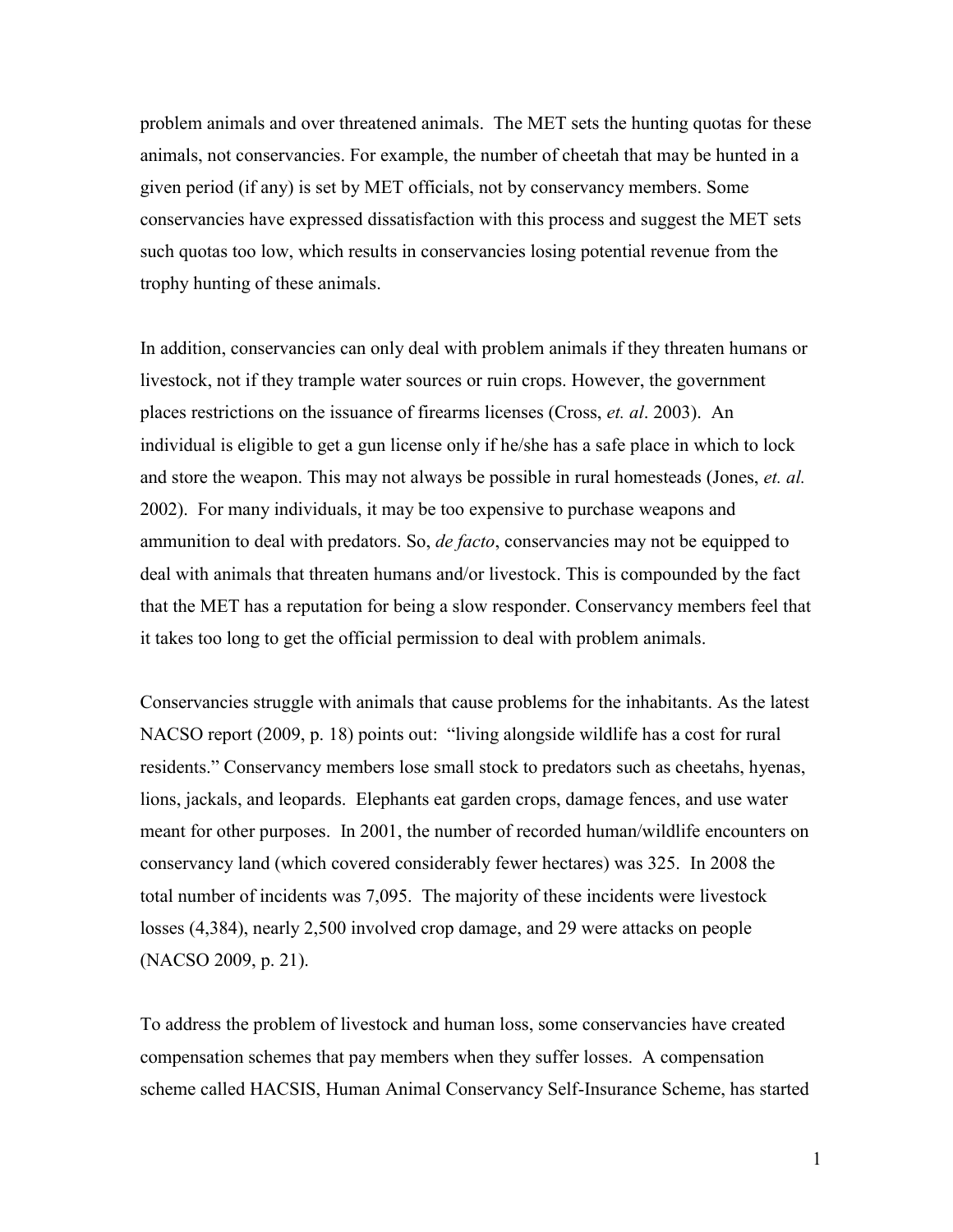to address problems of compensation when humans and wildlife come into conflict, including property damage and funeral costs (IRDNC 2008, p 2). The HACSIS program provides a mechanism for conservancies to pay approximately 50 percent of claims from people suffering losses. The remaining 50 percent of funding comes from the Nations' Global Environmental Facility and is funneled through local NGOs, including IRDNC. However, as NASCO (2009, p. 21) says: "the design and implementation of innovative ways to deal with the increase in human-wildlife conflict is an ongoing challenge."

# *Capacity and governance issues*

There are a number of internal problems that plague the development and growth of conservancies. In interviews conservancy members spoke repeatedly of the continuing need for outside support to help them to develop skills, especially skills related to financial management, bookkeeping, improving communications capabilities, and business development (E. Xaweb 2006, pers. comm., 2 May).

In addition to IRDNC, a number of other NGOs have played important supporting roles in Namibia's CBNRM program. Since 1993 the World Wildlife Fund's "Living in a Finite Environment (LIFE)" program has provided training, technical support, grants and has disseminated information to CBNRM stakeholders. The Namibia Nature Foundation is another important partner in the CBNRM program, providing support services related to best practices, monitoring and evaluation services and research and other resources related to the Namibian environment and Namibia's conservancies. Similarly, the Rossing Foundation, a partner with the Namibia Nature Foundation and others, also provides training and materials for conservancies and CBNRM partners.

However, while such donor support has lasted for many years, it is unlikely to continue in perpetuity. Conservancies need to work to become financially self-sufficient, increasingly accountable to conservancy members, as well as effective managers of valuable natural resources, if they are to succeed on their own (Hoole, 2010). Sharing the local knowledge that successful conservancies have already developed is one way to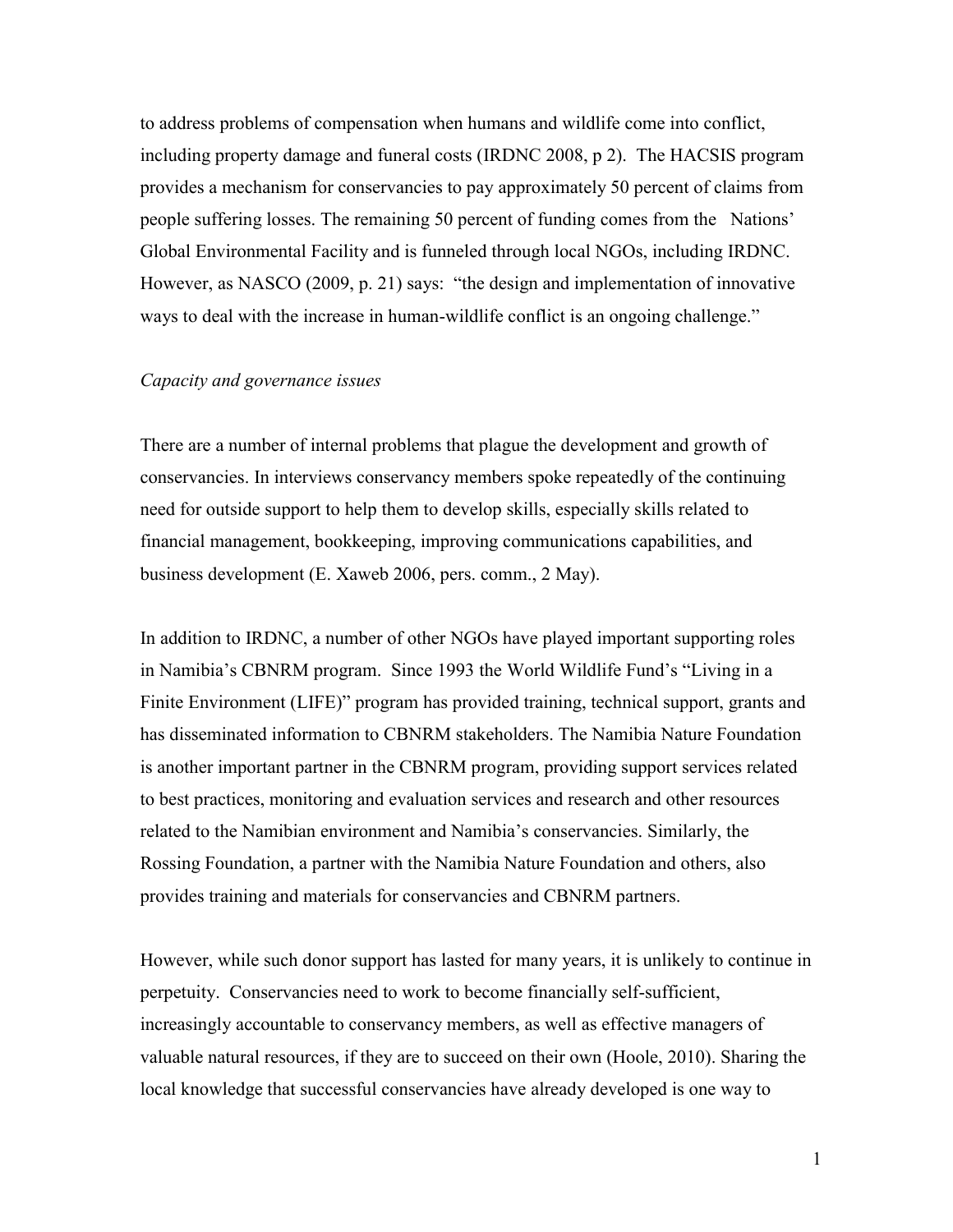approach the challenge of creating self-sufficient conservancies. Both conservancies and NGOs recognize the need for, and encourage, mentoring by older, more successful conservancies of younger conservancies. Once established, a conservancy must ensure its members understand enough about the business and the operations of the conservancy to be involved in the decision making process. Conservancy members may not understand business concepts fully and may need to have terms such as "projected income" explained to them or presented in a manner more related to their understanding (B. Roman 2006, pers. comm., 4 May).

Even financially self-sufficient conservancies worry about building and strengthening their management and business capacity. Administration, financially reporting, and strategic planning are all areas in which conservancy members recognize they can improve. In response, conservancies continue to increase committee diversity, adjust management structure and constitutions to "improve representation and communications" with their members" (NACSO 2009, p. 23). Despite the continuing challenges of building successful institutions some conservancy members believe that "overall, conservancies are one of the best things the government has done" (E. Xaweb 2006, pers. comm., 4 May).

#### **Conclusions**

Since 1996, the Namibian government, with involvement and support from local communities, NGOs, and donors has created a vibrant community-based natural resource management program. This program represents an effective devolution of some rights to manage wildlife and to benefit from the use of wildlife through tourism activities from the national government to local people. This example of decentralization is an example of a legal empowerment of the poor effected by providing rural people with a thicker bundle of property rights that, in turn, create incentives to conserve wildlife and wildlife habitat and to act entrepreneurially to attract tourists to conservancies.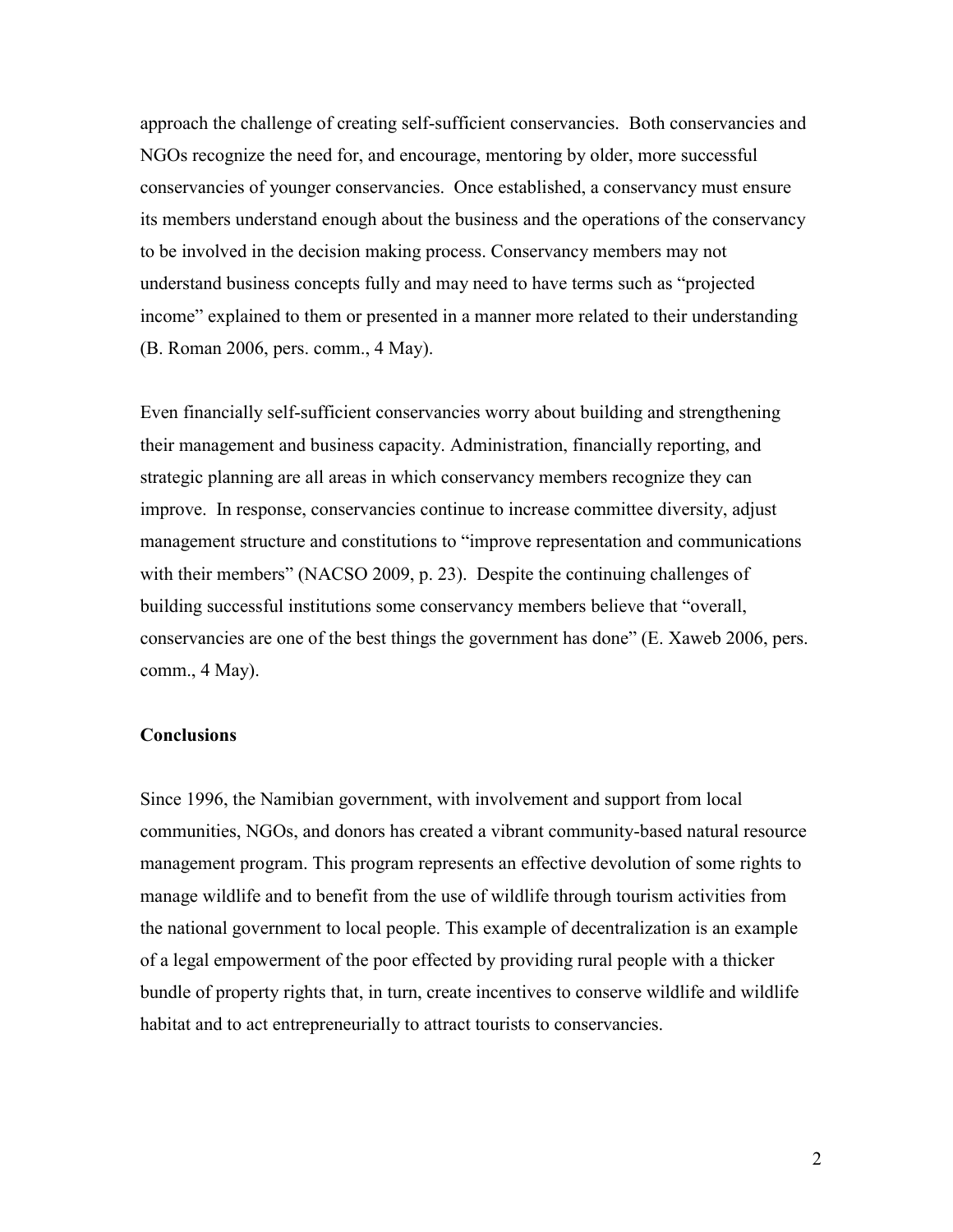Over the past 15 years, more than 50 conservancies have formed and more than 20 are awaiting government approval. Creating these conservancies is a time consuming and costly process. Despite these costs, Namibians are increasingly turning towards conservancies as a means of improving local economies and environments, bringing wildlife back to communities, building skills, and strengthening local governance institutions. Although the benefits of CBNRM were somewhat slow to materialize, many conservancies are moving towards self-sufficiency, and more cash and other non-cash benefits are now flowing into local economies.

However, for all the good that has occurred in Namibia through the CBNRM program, barriers constrain the program's effectiveness. These include:

- an unclear and insecure land tenure environment;
- a need to devolve more rights to manage wildlife and other resourced to local groups; and,
- a continuing need to build local capacity to govern in an accountable and transparent fashion and to manage local enterprises.

By strengthening the incentives of rural Namibians to conserve and protect the country's valuable natural resources the government has developed a successful example of African decentralization that is strengthening economic development and improving conservation and local governance. By devolving additional rights to conservancies to manage resources the Namibian government could do even more to help its citizens prosper and flourish.

# **Bibliography**

Alpert, P 1996 ‗Integrated Conservation and Development Projects,' *Bioscience*, vol. 46, no. 11, pp. 845-55.

Andersson, K, Gibson. C, & Lehoucq, F 2004 'The Politics of Decentralizating Natural Resource Policy,' *PS: Political Science & Policy,* vol. 37, no. 3 pp. 421-6.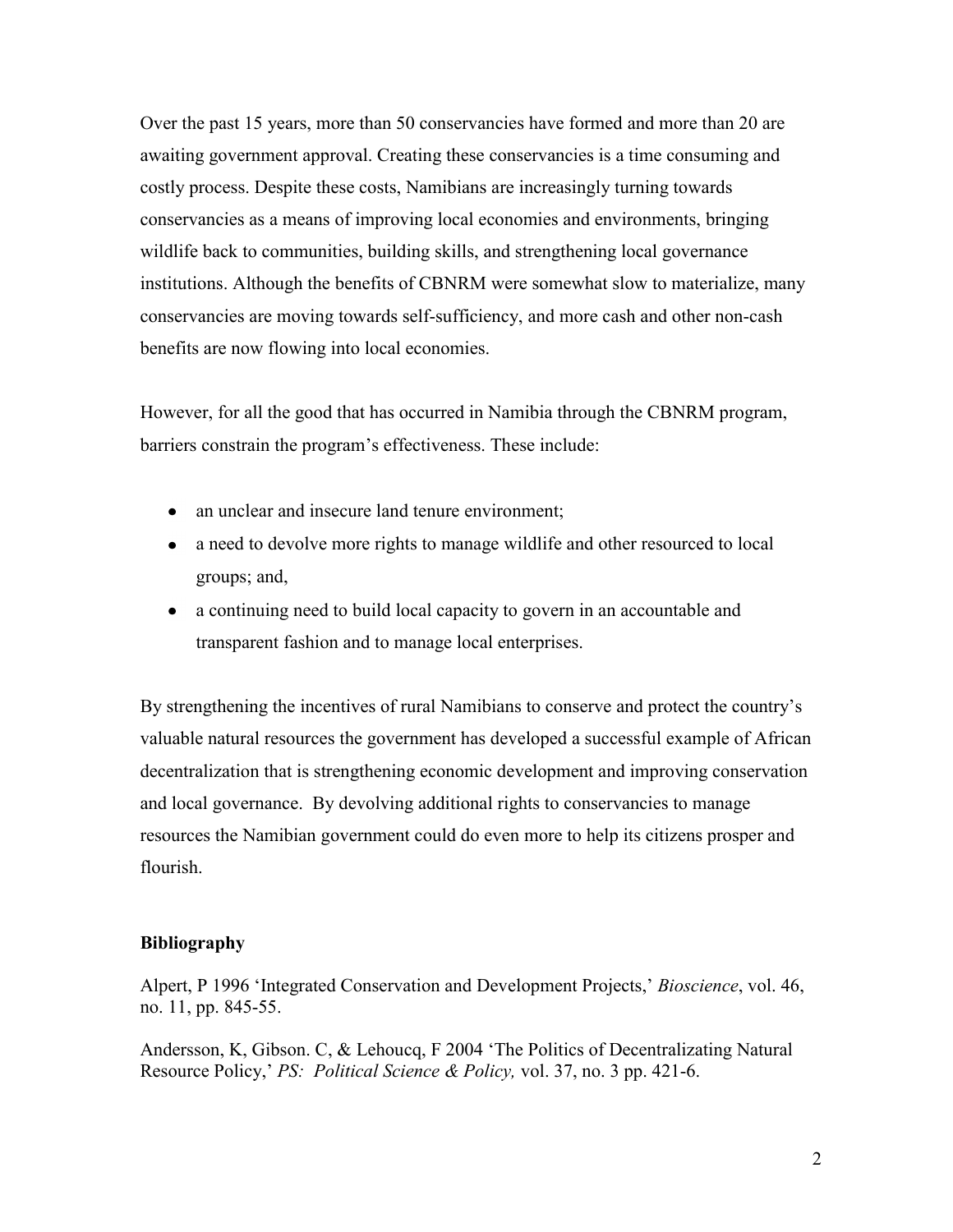Ashley, C 2000, 'The Impact of Tourism on rural Livelihoods: Namibia's Experience,' *Overseas Development Institute*, vol. 128, London, UK, available at: http://www.odi.org.uk/publications/wp128.pdf.

Bardhan, P & Mookherjee, D (eds.) 2006, *Dencentralization and Local Governance in Developing Countries: A Comparative Perspective*, The MIT Press, Cambridge, MA.

Barnes, JI 2008, 'Commuity-Based Tourism and Natural Resource Management in Namibia: Local and National Economic Impacts,‗ in Spenceley, A (ed) *Responsible Tourism,* Earthscan Publications Ltd., Herndon, VA.

Barnes, JI, MacGregor, J, Weaver, LC 2001, 'Economic Analysis of Community Wildlife Use in Namibia,' *DEA Research Discussion Paper*, no. 42, available at: http://www.met.gov.na/publications/research/RDP42.pdf .

Bartley, T, Andersson, K, Jagger, P, & van Laerhoven, F 2008, 'The Contribution of Institutional Theories to Explaining Decentralization of Natural Resource Governance,' *Society & Natural Resources* vol. 21, no. 2, pp. 160-174.

Berger, JR 2001, 'The African Elephant, Human Economies, and International Law: Bridging a Great Rift for East and Southern Africa,' *Georgetown International and Environmental Law Review*, vol. 13, no. ??, pp. 417-61.

Binot, A, Blomley T, Coad, L, Nelson, F, Roe, D, & Sandbrook, C, 2009, 'Community Involvement in natural resources management in Africa -- regional overviews,' in Roe, D, Nelson, F, & Sandbrook, C (eds) 2009 *Community management of natural resources in Africa: impacts, experiences and future directions* IIED, London, UK.

Boudreaux, K. 2005 ‗The Role of Property Rights as an Institution: Implications for Development Policy,' *Mercatus Policy Series*, no. 2, Mercatus Center at George Mason University, Arlington, VA.

Breckenridge, LP 1992, 'Protection of Biological and Cultural Diversity: Emerging Recognition of Local Community Rights in Ecosystems Under International Environmental Law,' *Tennessee Law Review*, vol. 59, pp. 735-85.

Cheema, GS 2007, ‗Devolution with Accountability: Learning from Good Practices,' in Cheema, GS & Rondinelli, DA (eds) 2007 *Decentralizing Governance: Emerging Concepts and Practices,* Ash Institute for Democratic Governance and Innovation, Harvard University, Cambridge, MA.

Cheema, GS & Rondinelli, DA (eds) 2007 *Decentralizing Governance: Emerging Concepts and Practices,* Ash Institute for Democratic Governance and Innovation, Harvard University, Cambridge, MA.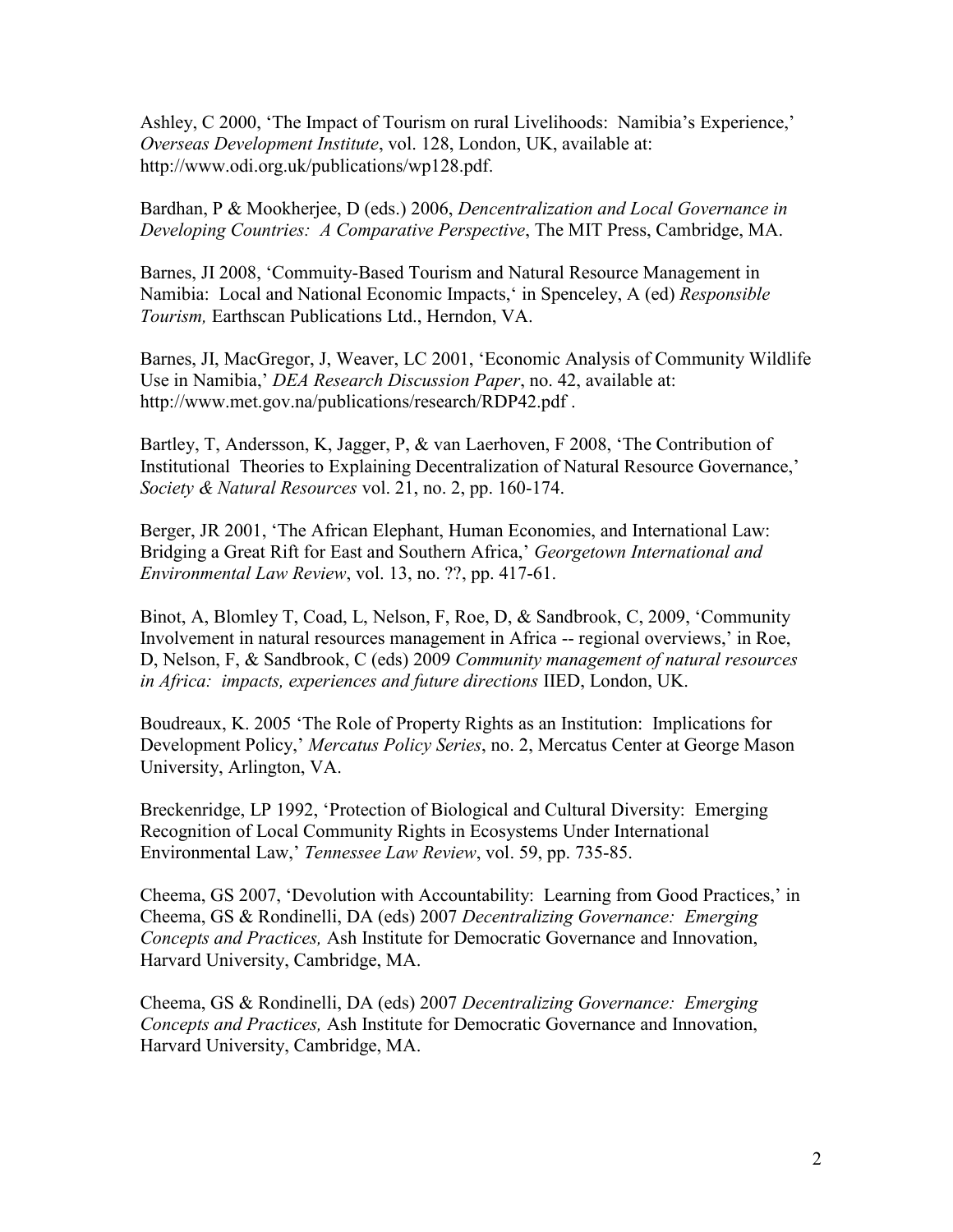Collomb, JG, Kanapaux, W, Mupeta, P, Barnes, G, & Child, B, 2008 'Assessing the success of community-based natural resources management through the integration of governance, livelihood and conservation attitude indicators: case studies from Caprivi, Namibia, available at

http://iasc2008.glos.ac.uk/conference%20papers/papers/C/Collomb\_212501.pdf.

Commission on the Legal Empowerment of the Poor, 2008, 2009 'Making the Law Work for Everyone,' Vols. 1 & 2, *United Nations Development Programme*, New York.

Cross, P, de Caris, R, Hennop, E, & Urquhart, A 2003, 'The Law of the Gun: An Audit of Firearms Control Legislation in the SADC Region,' *Saferworld & SaferAfrica*, London, UK.

Corbett, A & Jones, BT 2000, 'The Legal Aspects of Governance in CBNRM in Namibia,' 2<sup>nd</sup> CASS/PLASS regional meeting, 16-17 October, available at: http://www.cbnrm.net/pdf/corbett\_001.pdf.

Government of Namibia, 1996, ‗National Conservation Amendment Act,' *Government Gazette of the Republic of Namibia*.

Government of Namibia, 2002, ‗Communal Land Reform Act,' *Government Gazette of the Republic of Namibia*.

Hoole, AF 2010, 'Place -- Power -- Prognosis: community-based conservation, partnerships, and ecotourism enterprise in Namibia,' *International Journal of the Commons,* vol.4, no. 1, at http://www.thecommonsjournal.org/index.php/ijc/article/view/112/96

Hornstein, DT 1999, ‗Environmental Sustainability and Environmental Justice and the International Level: Traces of Tension and Traces of Synergy,' *Duke Journal of Environmental Law and Policy*, vol. 9, pp. 291-301.

IRDNC, 2008 ‗WWF-SDC Project Technical Progress Report -- Caprivi,' July 1, 2007 to Dec. 31, 2007,' available at: http://www.irdnc.org.na/reports.htm.

Jones, B 1999 ‗Community Management of Natural Resources,' *Scandinavian Seminar College's Africa Project* vol. 37, available at: www.iied.org/pubs/pdfs/7515IIED.pdf.

Jones, B 2001 'The Evolution of a Community-based Approach to Wildlife Management at Kunene,' in Hulme, D. & Murphree, M., (eds.) *African Wildlife & Livelihoods: The Promise and Performance of Community Conservation*, James Currey, Oxford, UK.

Jones, BT 2003 'Policy, Institutions and Practice: The Impact of Namibian CBNRM Policy and Legislation on Rural Livelihoods,' *WILD Working Paper Series,* no. 25, available at: http://www.met.gov.na/programmes/wild/WILDworkingpapers24- 26/WP%2025%20-%20PIPS%20Jones.pdf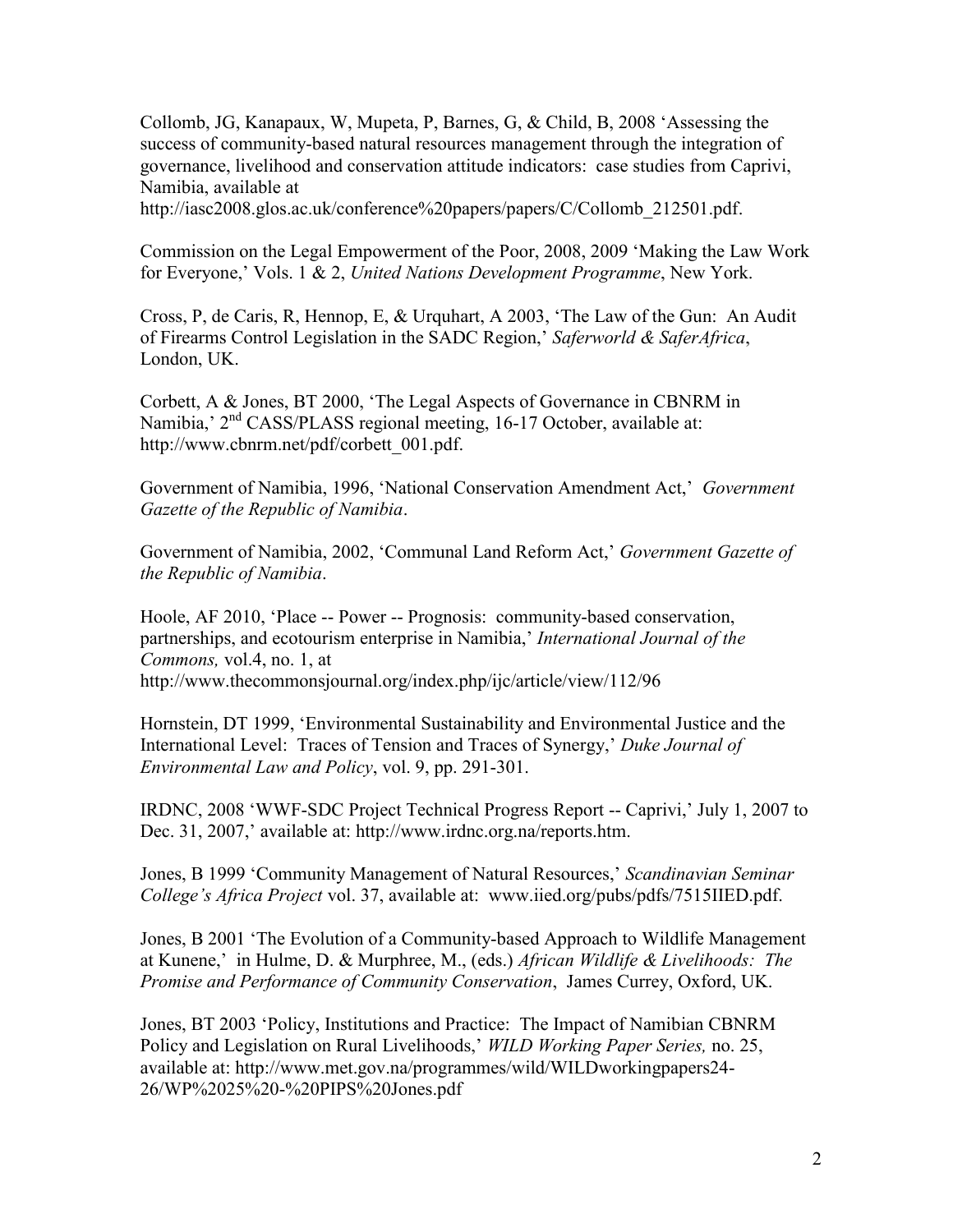Jones, BT 2009, ‗Synthesis of CBNRM Policy and Legislation in Botswana, Malawi, Mozambique, Namibia, Zambia, and Zimbabwe,' *WWF-SARPO Occasional Paper*, no. 16.

Jones, B, Long, SA, Murphy, C, Vaughn, K, Mulonga, S, and Katijiua, J 2002, 'Wildlife, Tourism and Livelihoods in Namibia: A Summary of Preliminary Findings,' WILD Working Paper Series, available at:

http://www.met.gov.na/programmes/wild/WILDworkingpapers17-21/WP%2020%20- %20Interim%20findings.pdf.

Jones, B, & Murphree, MM 2001, 'The Evolution of Policy Conservation in Namibia and Zimbabwe,' in Hulme, D & Murphree, M, (eds.) *African Wildlife & Livelihoods: The Promise and Performance of Community Conservation*, James Currey, Oxford, UK.

Jones, B, and Weaver, C 2008, 'CBNRM in Namibia: Growth, Trends, Lessons and Constraints,' in Suich, H & Child, B, with Spenceley, A (eds.) *Evolution and Innovation in Wildlife Conservation: Parks and Game Ranchers to Transfrontier Conservation Areas* Earthscan Publications Ltd., Herndon, VA.

Larson, AM & Soto, F 2008 'Decentralization of Natural Resource Governance Regimes,' *Annual Review of Environmental Resources* vol. 33, pp. 213-39.

Long, SA 2002, 'Disentangling Benefits: Livelihoods, Natural Resource Management and Managing Revenue from Tourism: The Experience of the Torra Conservancy, Namibia,' *WILD Working Paper Series,* no. 2, available at: http://www.met.gov.na/programmes/wild/WILDworkingpapers1-5/WP%203%20- %20Disentangling%20Benefits.pdf

Murombedzi, JC 1999, 'Devolution and Stewardship in Zimbabwe's CAMPFIRE Programme,' *Journal of International Development,* vol. 11, no. 2, pp. 287-93.

Murphree, M, 1993 'Communities as Resource Management Institutions,' Gatekeepers Series, vol. 36, *International Institute for the Environment and Development.* 

*Namibia's Communal Conservancies: A Review of Progress in 2004, 2005, Namibian* Association of CBNRM Support Organisations, Windhoek, Namibia.

*Namibia's Communal Conservancies: A Review of Progress in 2008*, 2009, Namibian Association of CBNRM Support Organisations, Windhoek, Namibia.

Oosterveer, P & Van Vliet, B 2010, 'Environmental Systems and Local Actors: Decentralizing Environmental Policy in Uganda,' *Environmental Management*, vol. 45, pp. 284-295.